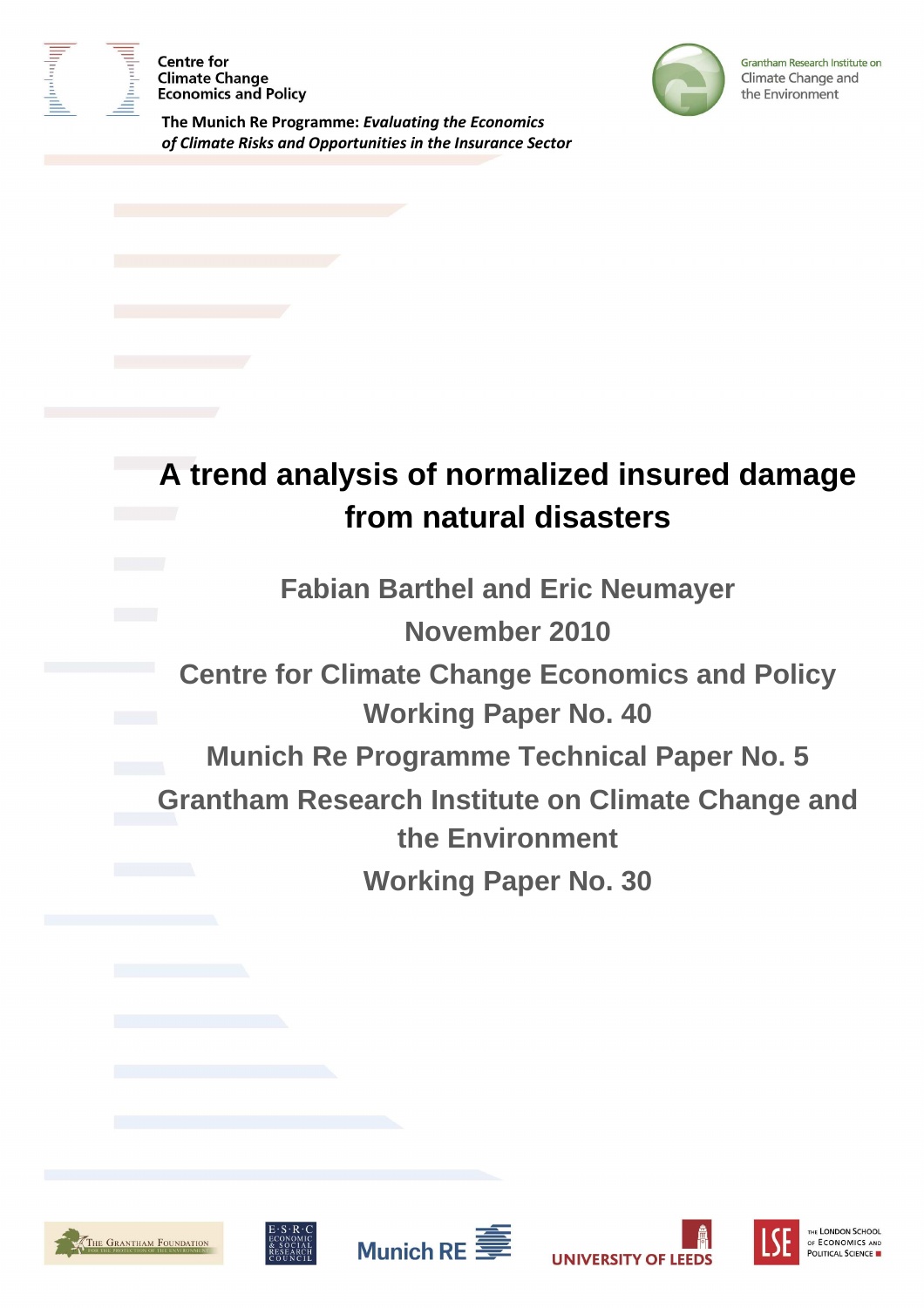**The Centre for Climate Change Economics and Policy (CCCEP)** was established by the University of Leeds and the London School of Economics and Political Science in 2008 to advance public and private action on climate change through innovative, rigorous research. The Centre is funded by the UK Economic and Social Research Council and has five inter-linked research programmes:

- 1. Developing climate science and economics
- 2. Climate change governance for a new global deal
- 3. Adaptation to climate change and human development
- 4. Governments, markets and climate change mitigation
- 5. The Munich Re Programme Evaluating the economics of climate risks and opportunities in the insurance sector (funded by Munich Re)

More information about the Centre for Climate Change Economics and Policy can be found at: http://www.cccep.ac.uk.

**The Munich Re Programme** is evaluating the economics of climate risks and opportunities in the insurance sector. It is a comprehensive research programme that focuses on the assessment of the risks from climate change and on the appropriate responses, to inform decision-making in the private and public sectors. The programme is exploring, from a risk management perspective, the implications of climate change across the world, in terms of both physical impacts and regulatory responses. The programme draws on both science and economics, particularly in interpreting and applying climate and impact information in decision-making for both the short and long term. The programme is also identifying and developing approaches that enable the financial services industries to support effectively climate change adaptation and mitigation, through for example, providing catastrophe insurance against extreme weather events and innovative financial products for carbon markets. This programme is funded by Munich Re and benefits from research collaborations across the industry and public sectors.

**The Grantham Research Institute on Climate Change and the Environment** was established by the London School of Economics and Political Science in 2008 to bring together international expertise on economics, finance, geography, the environment, international development and political economy to create a worldleading centre for policy-relevant research and training in climate change and the environment. The Institute is funded by the Grantham Foundation for the Protection of the Environment, and has five research programmes:

- 1. Use of climate science in decision-making
- 2. Mitigation of climate change (including the roles of carbon markets and lowcarbon technologies)
- 3. Impacts of, and adaptation to, climate change, and its effects on development
- 4. Governance of climate change
- 5. Management of forests and ecosystems

More information about the Grantham Research Institute on Climate Change and the Environment can be found at: http://www.lse.ac.uk/grantham.

This working paper is intended to stimulate discussion within the research community and among users of research, and its content may have been submitted for publication in academic journals. It has been reviewed by at least one internal referee before publication. The views expressed in this paper represent those of the author(s) and do not necessarily represent those of the host institutions or funders.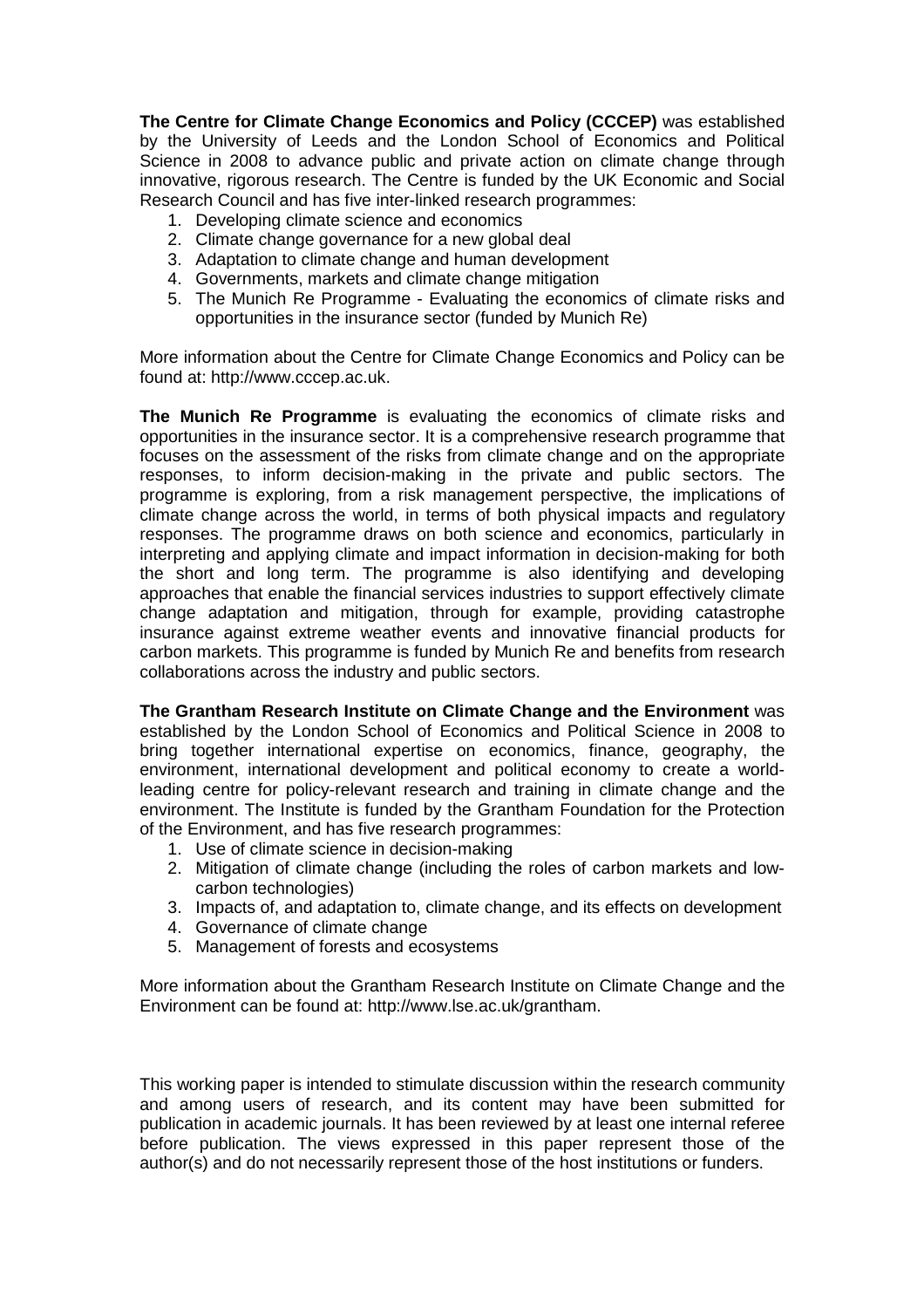# **A Trend Analysis of Normalized Insured Damage from Natural Disasters**

**This version: 24 November 2010** 

# **Fabian Barthel**<sup>∗</sup> **and Eric Neumayer**

 $\overline{a}$ 

Department of Geography and Environment and The Grantham Research Institute on Climate Change and the Environment, London School of Economics and Political Science, Houghton Street, London WC2A 2AE, U.K. Fax: +44 (0)20 7955 7412 Tel: +44 (0)20 7955 7598

<sup>∗</sup> Corresponding author (email: f.barthel@lse.ac.uk). The authors acknowledge financial and other support from the Munich Re Programme "Evaluating the Economics of Climate Risks & Opportunities in the Insurance Sector" at LSE. All views expressed are our own and do not represent the views of Munich Re. We thank Eberhard Faust, Peter Höppe, Jan Eichner, Nicola Ranger and Bob Ward for many helpful comments. All errors are ours.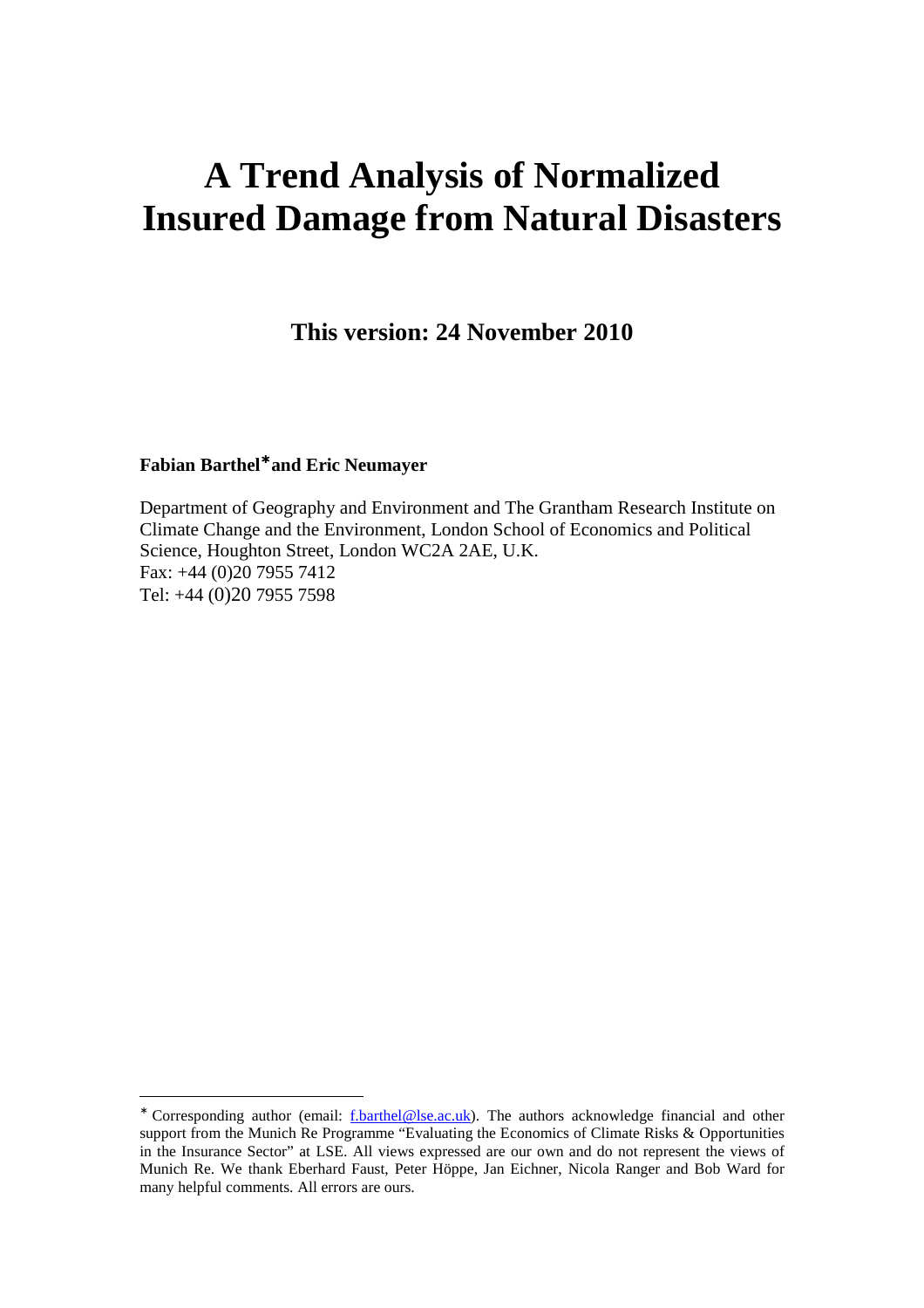# **A Trend Analysis of Normalized Insured Damage from Natural Disasters**

### *Abstract*

As the world becomes wealthier over time, inflation-adjusted insured damages from natural disasters go up as well. This article analyzes whether there is still a significant upward trend once insured natural disaster loss has been normalized. By scaling up loss from past disasters, normalization adjusts for the fact that a disaster of equal strength will typically cause more damage nowadays than in past years because of wealth accumulation over time. A trend analysis of normalized insured damage from natural disasters is not only of interest to the insurance industry, but can potentially be useful for attempts at detecting whether there has been an increase in the frequency and/or intensity of natural hazards, whether caused by natural climate variability or anthropogenic climate change. We analyze trends at the global level over the period 1990 to 2008, over the period 1980 to 2008 for Germany and 1973 to 2008 for the United States. We find no significant trends at the global level, but we detect statistically significant upward trends in normalized insured losses from all nongeophysical disasters as well as from certain specific disaster types in the United States and Germany.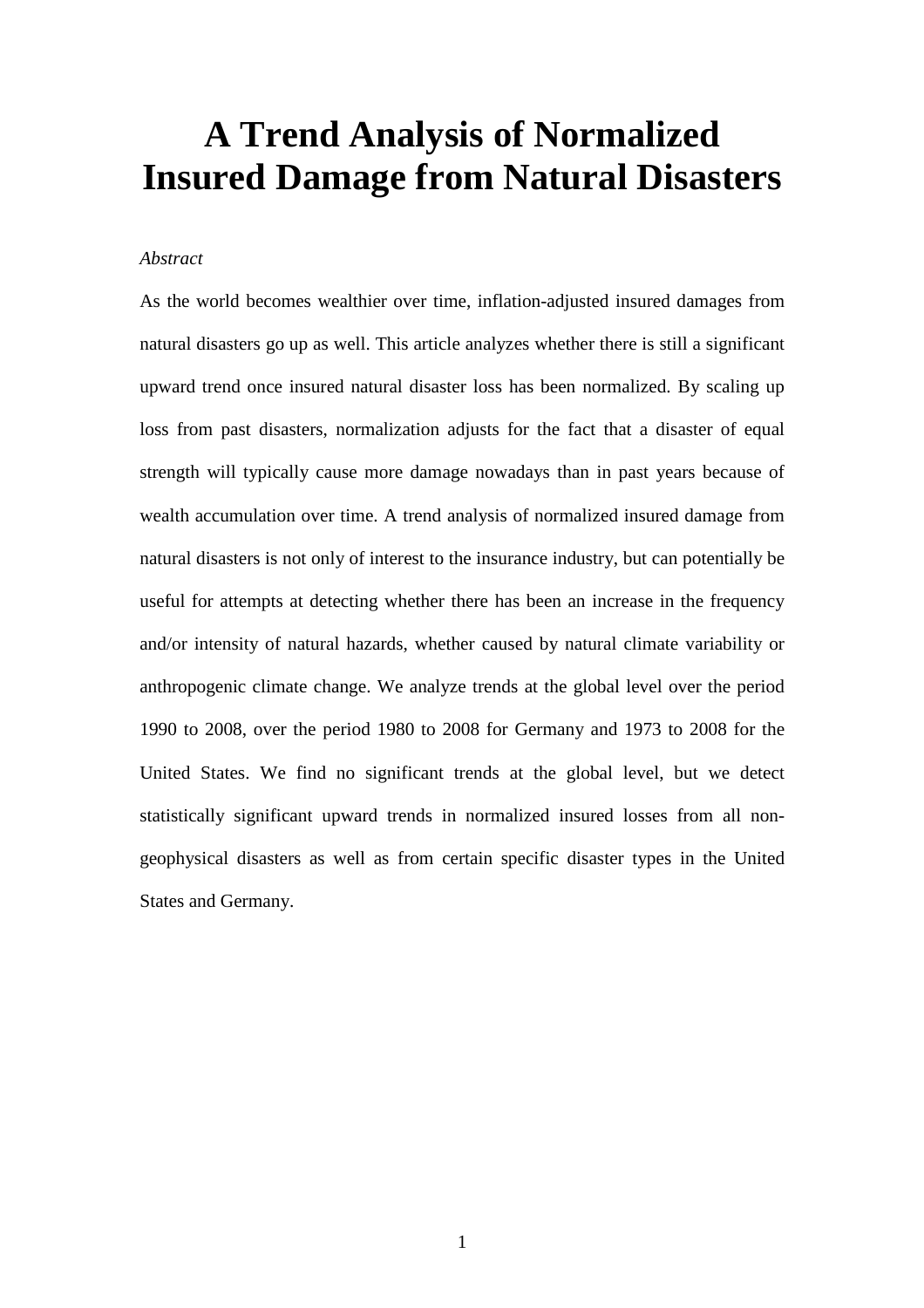## **1. Introduction**

Analyzing trends in natural disaster loss represents an important tool for attempts at detecting whether climate change has already started to have an effect on the frequency and/or intensity of natural disasters. Most of existing studies have looked at total economic loss (Pielke and Landsea 1998; Pielke et al. 1999, 2003, 2008; Brooks and Doswell 2001; Raghavan and Rajseh 2003; Nordhaus 2006; Vranes and Pielke 2009; Schmidt, Kemfert and Höppe 2009; Barredo 2009). Fewer studies have analysed insured losses and all of them are confined to a specific hazard type in one country (Changnon and Changnon 1992; Changnon 2001, 2009a, 2009b; Crompton and McAeneney 2008).<sup>1</sup> Yet, analyzing trends in insured losses is important for two reasons. First, insurance companies naturally worry most about insured losses and are interested in any trends in these losses quite independently of whether they are caused by natural climate variability or anthropogenic greenhouse gas emissions or other drivers. Second, insured losses are estimated with greater precision than total economic losses, which all other things equal should be beneficial since measurement error hampers statistical analysis and thus renders detecting statistically significant trends more difficult.

Existing studies of total economic and insured loss have typically found no increasing trend over time after loss has been subjected to what is known as "normalization". Normalization adjusts for the fact that a disaster of equal strength will typically cause more damage in the current period than in the past because there is typically more wealth potentially destroyable in the present compared to the past. Normalization thus adjusts nominal economic loss from past disasters upwards by multiplying past damage with a factor for inflation, for population growth and for

Hazards are events triggered by natural forces. They will turn into natural disasters if people are exposed to the hazard and are not resilient to fully absorbing the impact without damage to life or property (Schwab, Eschelbach and Brower 2007).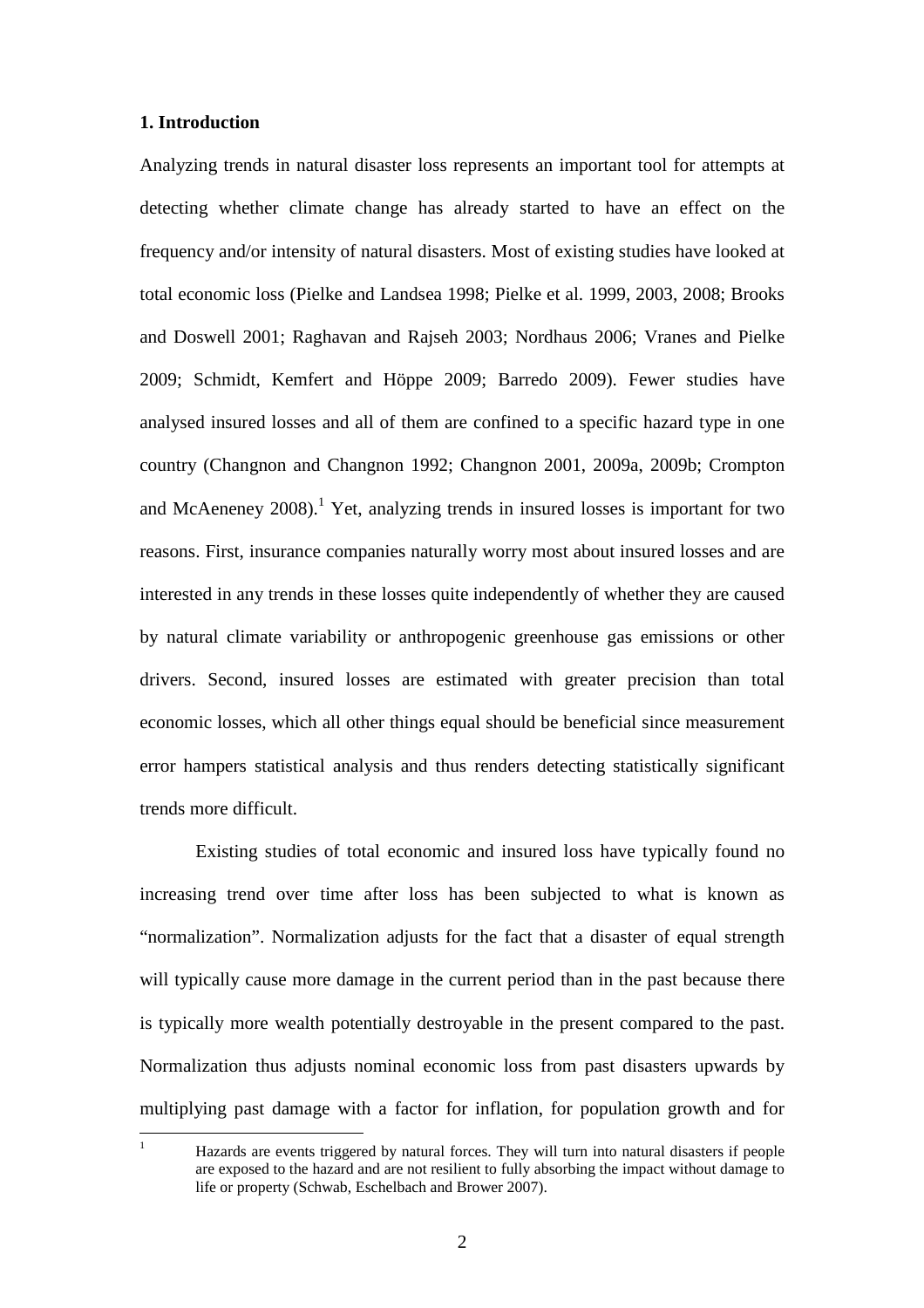growth in wealth per capita, thus in effect estimating the damage a past disaster would have caused had it hit the same, but nowadays wealthier, area today. Without normalization, disaster loss is likely to trend upwards over time, not because disasters have necessarily become more frequent and/or more intensive, but simply because destroyable wealth has increased over time. For normalizaton of insured disaster losses, one additionally needs to adjust for changes in insurance penetration, i.e. the share of wealth covered by insurance, over time. The question, to be studied in this article, is therefore whether the results of existing studies which have analyzed trends in normalized *total* economic loss carry over to trend analysis in normalized *insured* losses.

To our knowledge, this is the first article systematically analyzing trends in insured natural disaster loss for more than one hazard type and for a larger country sample. We do so at the global level, for developed countries, for specific types of disasters as well as for specific country/disaster type combinations. Section 2 explains the methodology of normalizing natural disaster loss. Section 3 describes our empirical research design and reports results from the analysis. Section 4 concludes.

#### **2. Normalizing natural disaster loss**

The conventional approach to normalizing natural disaster loss can be credited to Roger Pielke Jr. and co-authors (see Pielke and Landsea 1998, Pielke et al. 1999, 2003, 2008; Vraines and Pielke 2009). The typical equation to compute normalized damage according to this approach is as follows:

*Normalized Damage<sub>i</sub>* = *Damage<sub>i</sub>* 
$$
\cdot \frac{GDPdeflator_s}{GDPdeflator_t} \cdot \frac{Population_s}{Population_t} \cdot \frac{Weather}{Wedth per capita_s} (1)
$$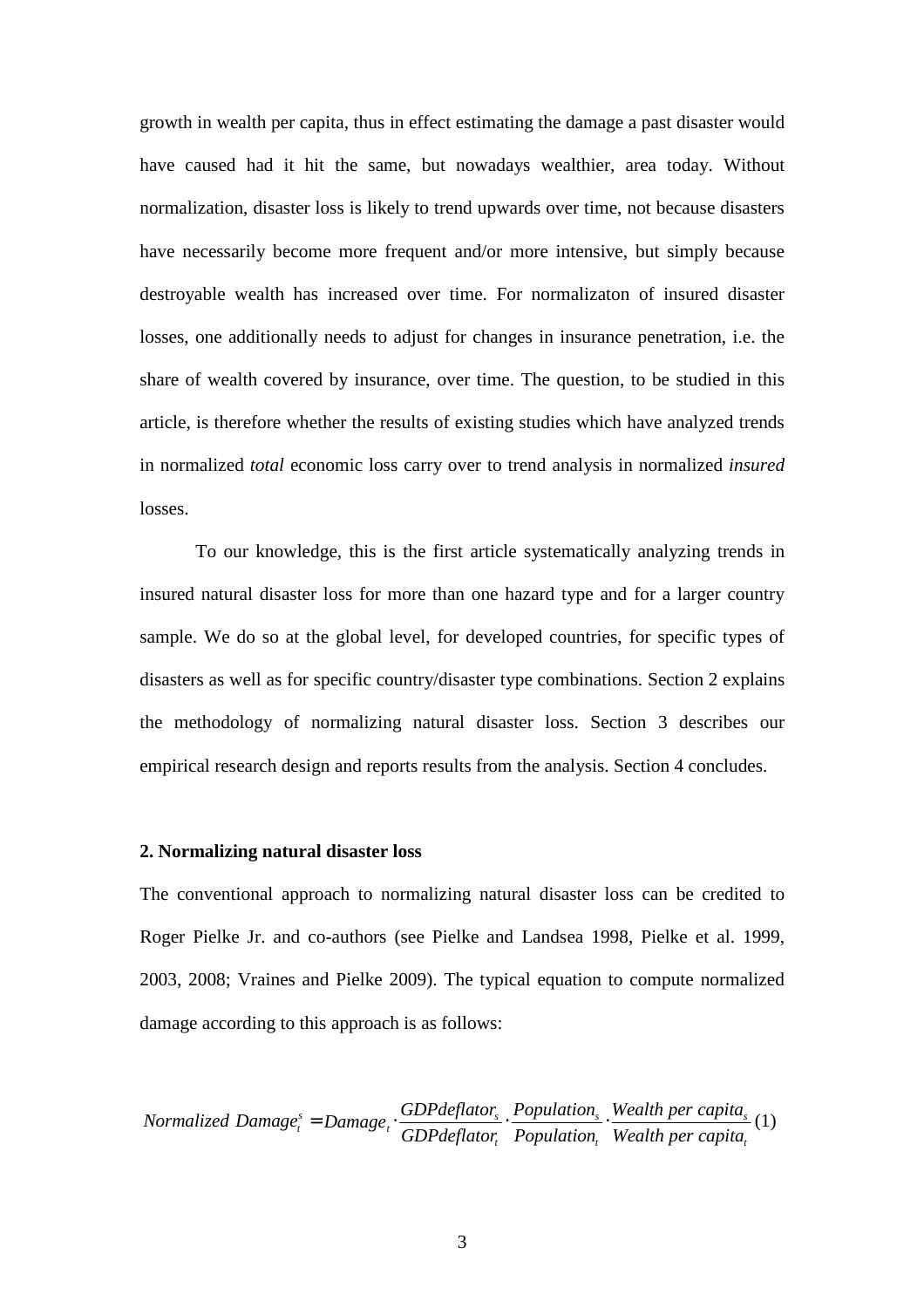where *s* is the (chosen) year one wishes to normalize to, *t* is the year in which damage occurred, the Gross Domestic Product (GDP) deflator adjusts for inflation (i.e., change in producer prices), while the remaining two correction factors adjust for *changes in* population and wealth per capita. In theory, the population and wealth changes should be based on data from the exact areas affected by the natural disaster in question. However, in practice it is often impossible to determine the exact areas or information on these areas is difficult or impossible to get, so scholars typically resort to using data from the country or, if they can, from sub-country administrative units known to be affected (e.g., counties or states). Studies differ with respect to how wealth per capita is measured. Some use data on the value of capital stocks (e.g., Pielke and Landsea 1998; Brooks and Doswell 2001; Vranes and Pielke 2009; Schmidt, Kemfert and Höppe 2009) or the value of dwellings (Crompton and McAneney 2008), others, often for lack of data, simply use GDP per capita (e.g., Raghavan and Rajseh 2003; Pielke et al. 2003; Nordhaus 2006; Miller et al. 2008; Barredo 2009). With more than one disaster per year, the measure of disaster loss per year is the sum of normalized damages from each disaster as per equation (1).

Neumayer and Barthel (2010) have criticized conventional normalization methodology on the grounds that it adjusts for differences in wealth over time, but not for differences in wealth across space at any point of time. Conventional normalization adjusts for the fact that a disaster like, say, the 1926 Great Miami hurricane would have caused far more damage if it hit Miami nowadays since the value of what can potentially become destroyed has tremendously increased over this time period (Pielke et al. 1999). At the same time, however, a hurricane that hits Miami in any year will cause a much larger damage than a hurricane that hits in the same year rural parts of Florida with much lower population density and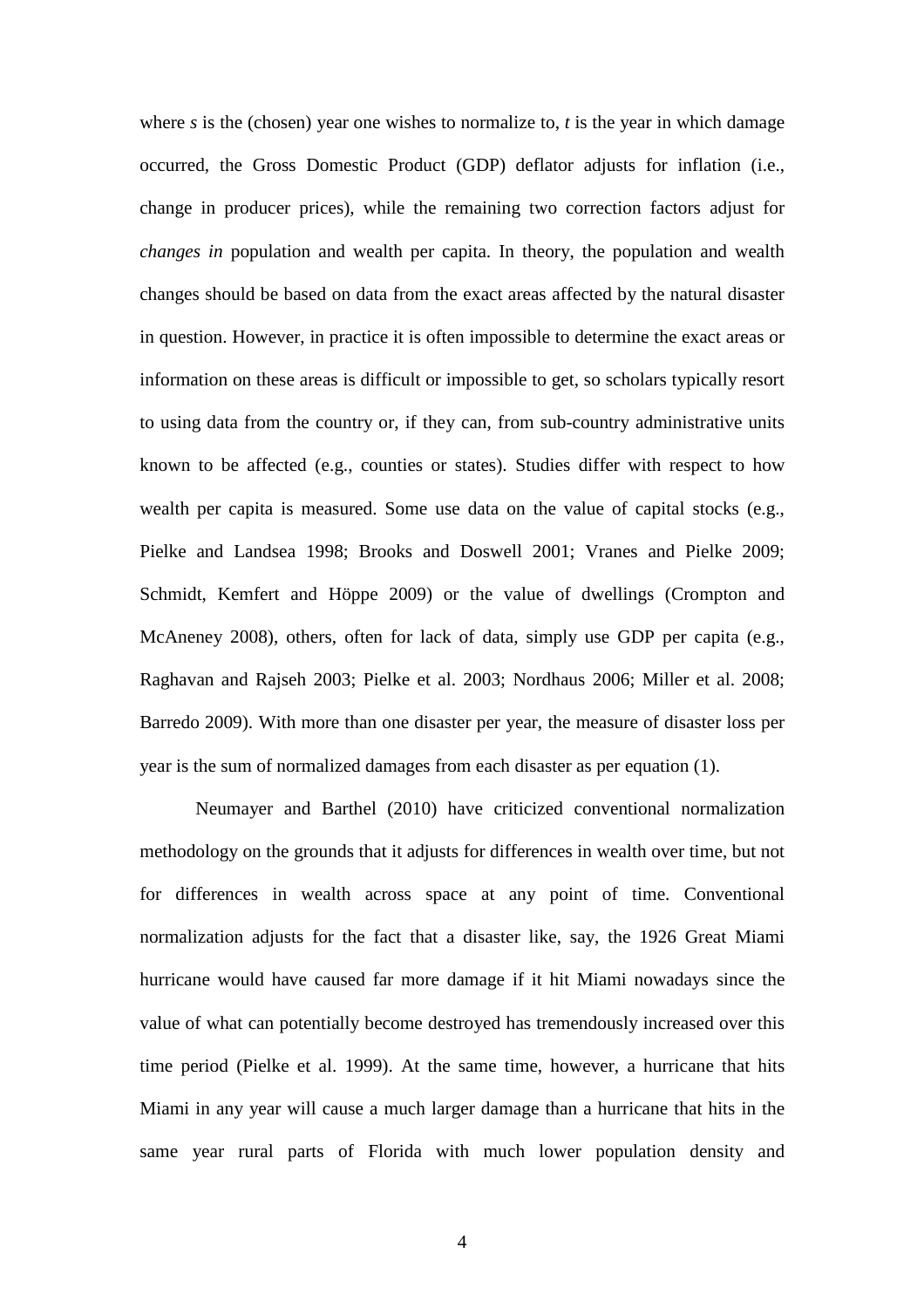concentration of wealth. Conventional normalization accounts for the former effect, but not for the latter. It makes Miami in 1926 comparable to Miami in 2010, but fails to make Miami in whatever year comparable to rural Florida or other areas affected by a particular natural disaster in that same year. Neumayer and Barthel (2010) have therefore developed an alternative normalization methodology that additionally adjusts for differences in space. However, for this method to be applied in empirical analysis, one would need information on the value of *insured* wealth potentially destroyable in any given area. Since this information is typically not available, we follow the conventional normalization methodology in this paper.

# **3. Research Design**

Contrary to Neumayer and Barthel (2010), in which we could study trends of all economic losses over the period 1980 to 2009, poor availability of data during the 1980s on insurance premia needed for normalization in terms of insurance penetration means that our statistical tests are restricted to the period 1990 to 2008 for all analyses but those for the United States and Germany, for which we have data from 1973 and 1980, respectively, onwards. The disadvantage of being compelled to use a relatively short time period is that, ceteris paribus, the shorter the time series of annual loss data the less likely any trend will be detected as statistically significant (the smaller *N*, the number of observations, the higher the standard error of the estimate). Also, the IPCC (2007a: 942) defines climate in a narrow sense "as the average weather, or more rigorously, as the statistical description in terms of the mean and variability of relevant quantities" over a period of 20 to 30 years, so our study period of 1973, 1980 or 1990 to 2008 may be too short to identify changes in climate.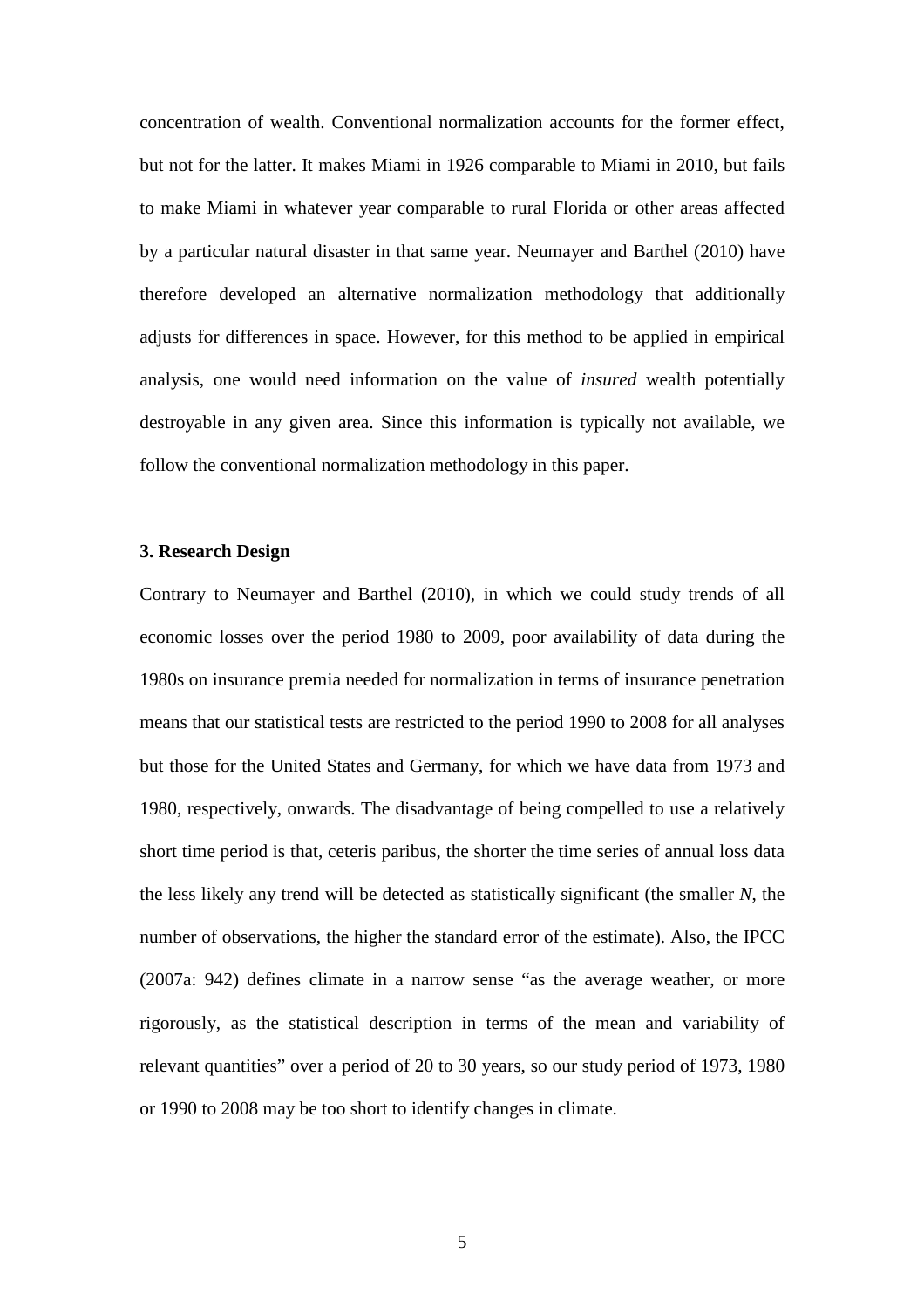Data on insured loss from natural disasters in nominal USD comes from Munich Re's NatCat database. Munich Re also supplied us with data on insurance premia in a country. The NatCat database provides the highest quality data currently available, but it is of course not perfect. Smaller disasters may be somewhat underreported in the early periods relative to later periods. At Munich Re, several members of staff scan daily international and regional sources to compile information about disaster events. Data are collected from a variety of sources including government representatives, relief organisations and research facilities. Information on insured losses is based on information of insurance associations and insurance services as well as on claims made by Munich Re's customers, which provide the best approximation to the actual damage. Initial reports on insured losses, which are usually available in the immediate aftermath of a disaster, are often highly unreliable. Therefore, data in the NatCat database is updated continuously as more accurate information becomes available, which might be even years after the disaster event. Our analysis ends in 2008, since these cases are closed to the largest extent (Munich Re, personal communication).

Since we study trends in insured rather than total economic losses, we need to adjust the conventional normalization methodology represented by equation (1) by adding an additional factor to control for changes in the insurance penetration as a proxy for the share of wealth covered by insurance policies:

*Norm. Ins. Loss*<sub>t</sub><sup>*s*</sup> = 
$$
Loss_t \cdot \frac{GDPdefl_s}{GDPdefl_t} \cdot \frac{Pop_s}{Pop_t} \cdot \frac{Weather_{cs}}{Weakpcc_s} \cdot \frac{Ins. penetration_s}{Ins. penetration_t}
$$
 (2)

For our global analysis, we use GDP per capita as a proxy for wealth as there is no other measure of wealth available for all countries in the world. This is not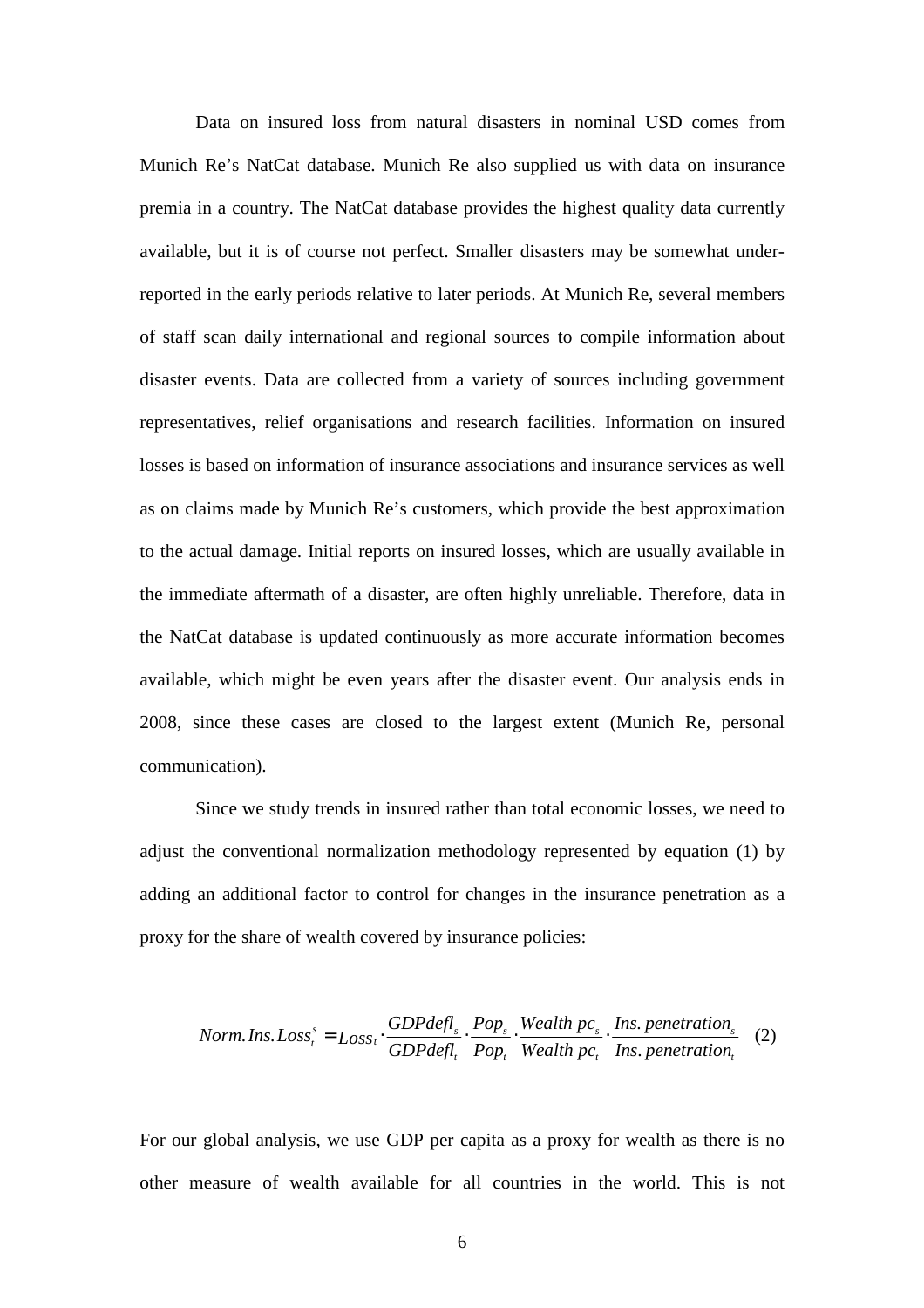unproblematic. GDP has the advantage that it captures well potential economic loss due to the interruption of economic operations as a result of a natural disaster, but it is a relatively poor proxy for the physical wealth stock potentially destroyable by disasters.<sup>2</sup> Whereas economic wealth is a stock, GDP is a flow of economic activity. Fortunately, despite GDP consisting in part of intangible components such as services with scant correspondence to the value of the physical wealth stock, on the whole GDP is highly correlated with it. But GDP can only function as a proxy for wealth and typically understates it. Economists estimate the ratio of the value of the physical man-made or manufactured capital stock to GDP to lie somewhere in between 2 and 4 for a typical macro-economy (D'Adda and Scorcu 2003). But this ratio will differ from country to country and, more importantly, is a national macro-economic average, which can differ more drastically across sub-country units.<sup>3</sup> It also only captures the value of the physical capital stock used for the production of consumption goods and services, but not the value of other wealth held in the form of, for example, residential property. Moreover, the increasing share of GDP consisting of intangible components such as services, which is observed in many, but not all, countries implies that the growth rate of GDP possibly over-estimates the growth rate of the physical wealth stock. This will bias the results against finding a positive trend since disasters from past periods are scaled up too strongly as a result of normalization.

 $\frac{1}{2}$  GDP might also be positively affected by large disasters as repair and reconstruction increase GDP.

<sup>3</sup> It has also changed over time (see D'Adda and Scorcu 2003), but Krugman (1992: 54f.) concludes that "there is a remarkable constancy of the capital-output ratio across countries; there is also a fairly stable capital-output ratio in advanced nations. These constancies have been well known for a long time and were in fact at the heart of the famous Solow conclusion that technological change, not capital accumulation, is the source of most growth."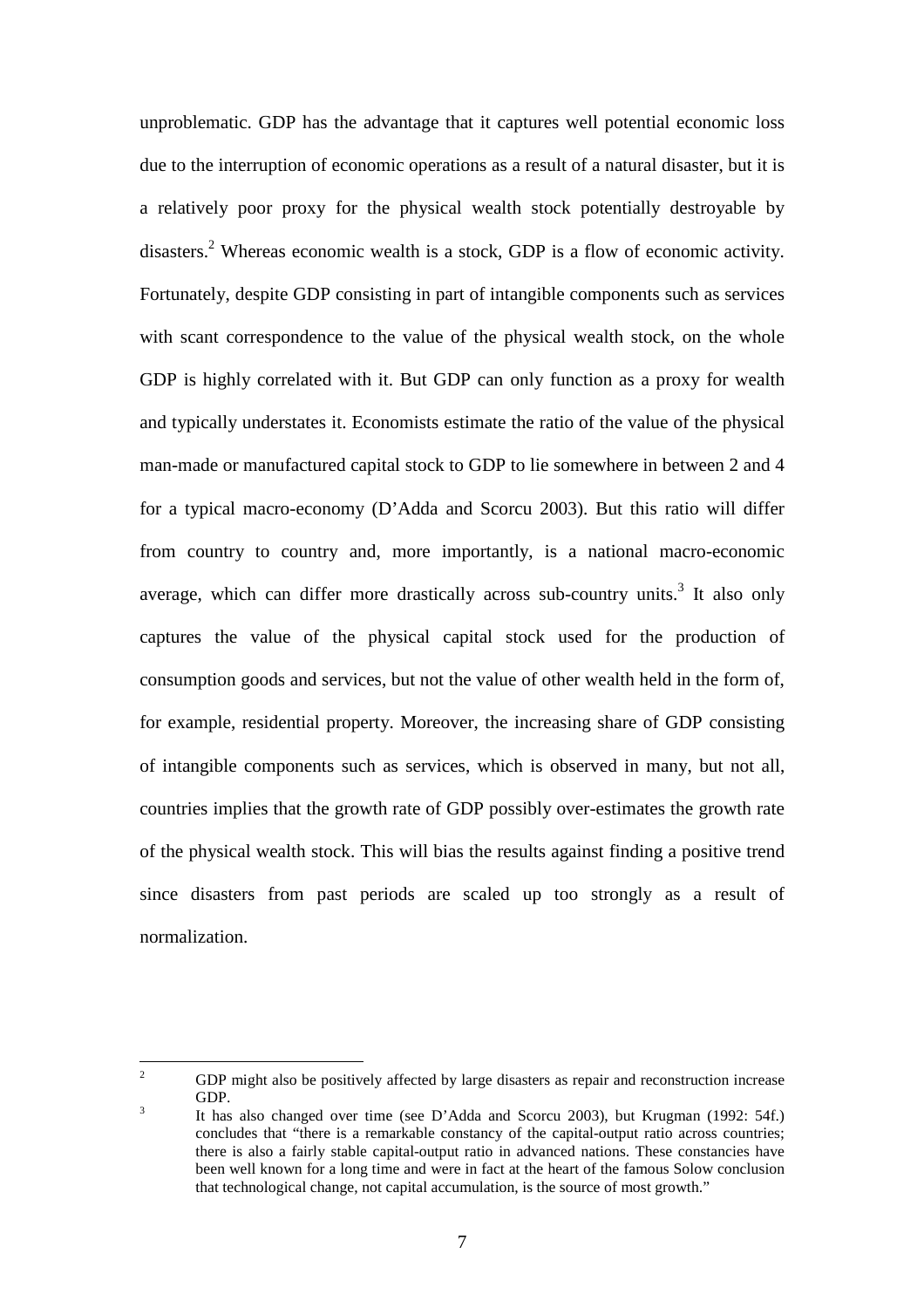Keeping in mind that, for our global analysis, we use GDP per capita as a proxy for wealth and that the product of population and GDP per capita equals total GDP, equation (2) modifies to:

*Norm. Ins. Loss*<sub>r</sub><sup>s</sup> = 
$$
Loss_t \cdot \frac{GDPdefl_s}{GDPdefl_t} \cdot \frac{GDP_s}{GDP_t} \cdot \frac{Ins. penetration_s}{Ins. penetration_t}
$$
 (3)

Regrettably, there is no data available on insurance penetration as such for our global analysis. For our global analysis, we use data on property and, where available, also engineering insurance premia, which, if expressed relative to GDP, can function as a proxy for insurance penetration.. For Germany and the US, however, we have data, including data for a longer time-series, on a subset of property and engineering premia as well as premia on motor physical damage, which relate more directly to insured values that can potentially be destroyed by natural disasters and which we therefore take in lieu of all property and engineering insurance premia.<sup>4</sup>

 One problem with using insurance premia relative to GDP is that these can change even if the share of insured wealth among all wealth remains the same and vice versa. Insurance premia can, for example, change in response to changes in insurance pay-outs resulting from changes in the frequency and/or intensity of insured loss events, constituting the requirement of "risk adequate pricing" in the insurance industry. For example, premia have increased following the 2004/05 hurricane seasons in parts of the US. But on the whole, changes in property and engineering

<sup>&</sup>lt;sup>4</sup> Only for the normalization of damage from temperature highs and temperature lows do we exclude motor physical damage premia since vehicles can not normally be damaged by these hazards. A full list of the detailed types of insurances, for which premia are included in the analysis for Germany and the US, is available from the authors on request.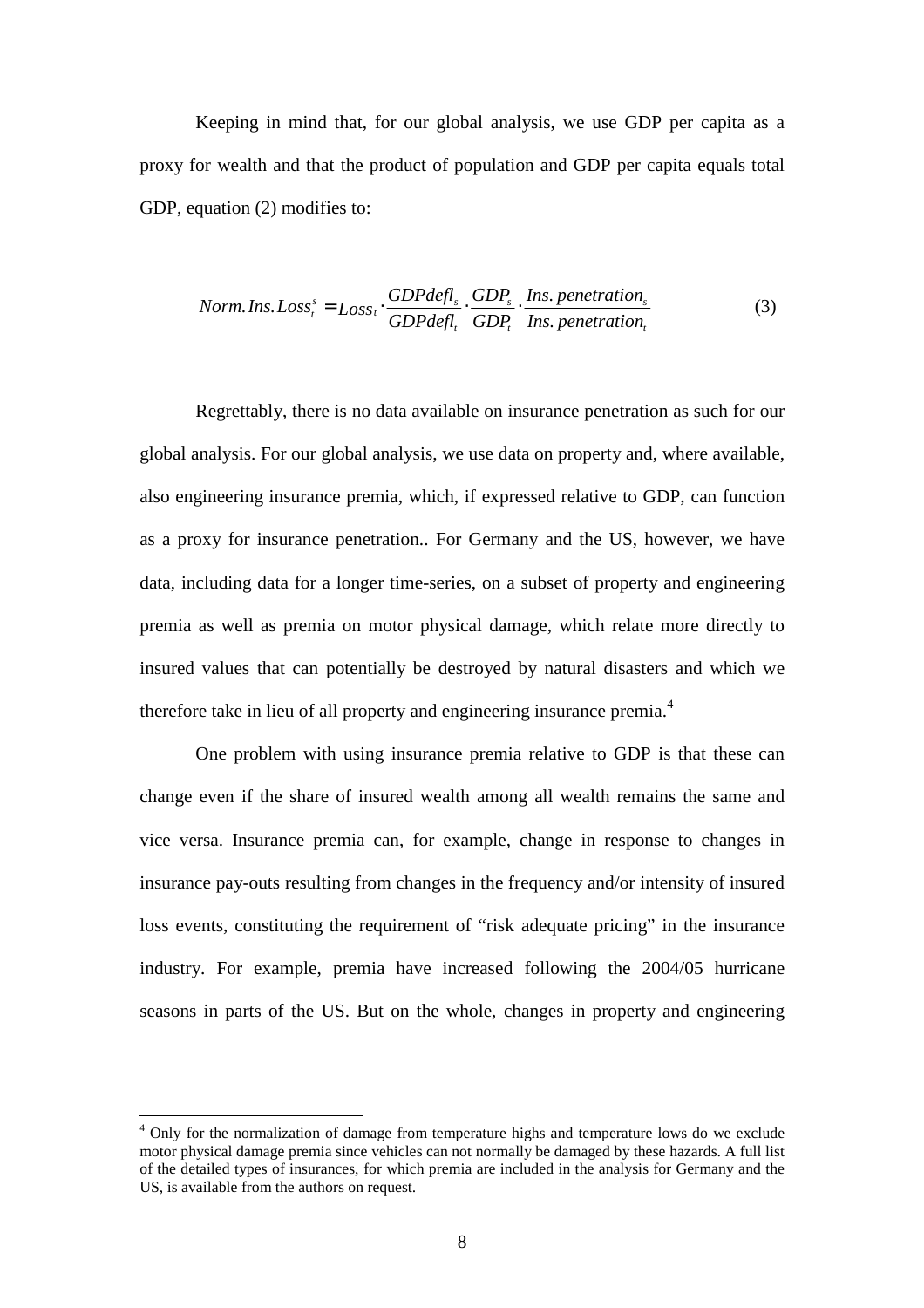premia relative to GDP should in the long run by and large represent an acceptable proxy for changes in insurance penetration (Munich Re, personal communication).<sup>5</sup>

Using insurance premia in a given year relative to total GDP in the same year as a proxy for insurance penetration in equation (3), total GDP drops out and using 2008 as our chosen base year for normalization, we can write:

*Norm. Ins. Loss*<sub>t</sub><sup>2008</sup> = 
$$
Loss_t \cdot \frac{GDPdefl_{2008}}{GDPdefl_t} \cdot \frac{Insurance premia_{2008}}{Insurance premia_t}
$$
 (4)

Normalization equation (4) is the one we use in our global analysis. The loss data in the NatCat database and the data on insurance premia are in USD. We converted them into local currencies applying exchange rate data provided to us by Munich Re to ensure we use the same exchange rates Munich Re uses to convert from local currency values into USD. With all data in local currency, we therefore also use the GDP deflator of the country itself for our normalization purposes. Since for an aggregate analysis of more than one country one needs to make normalized insured loss comparable across countries, in the final step we then re-converted the normalized insured losses from local currencies into USD.<sup>6</sup>

For Germany and the US, not only do we have a longer time-series of data on insured losses, but also GDP or income data are available for sub-national

<sup>&</sup>lt;sup>5</sup> For Germany, researchers at Munich Re undertook an analysis of the relationship between premia and total sum of insured values and found the two to be very highly correlated over time. For the US, due to lack of data no similar analysis could be undertaken. Most likely, if data had been available such an analysis would have shown a lower correlation because of market cycles and premia adjustments after large disasters (Munich Re, personal communication).

<sup>&</sup>lt;sup>6</sup> Alternatively, one can keep all values in USD and then apply the US GDP deflator for normalization purposes. The two approaches lead to practically identical results.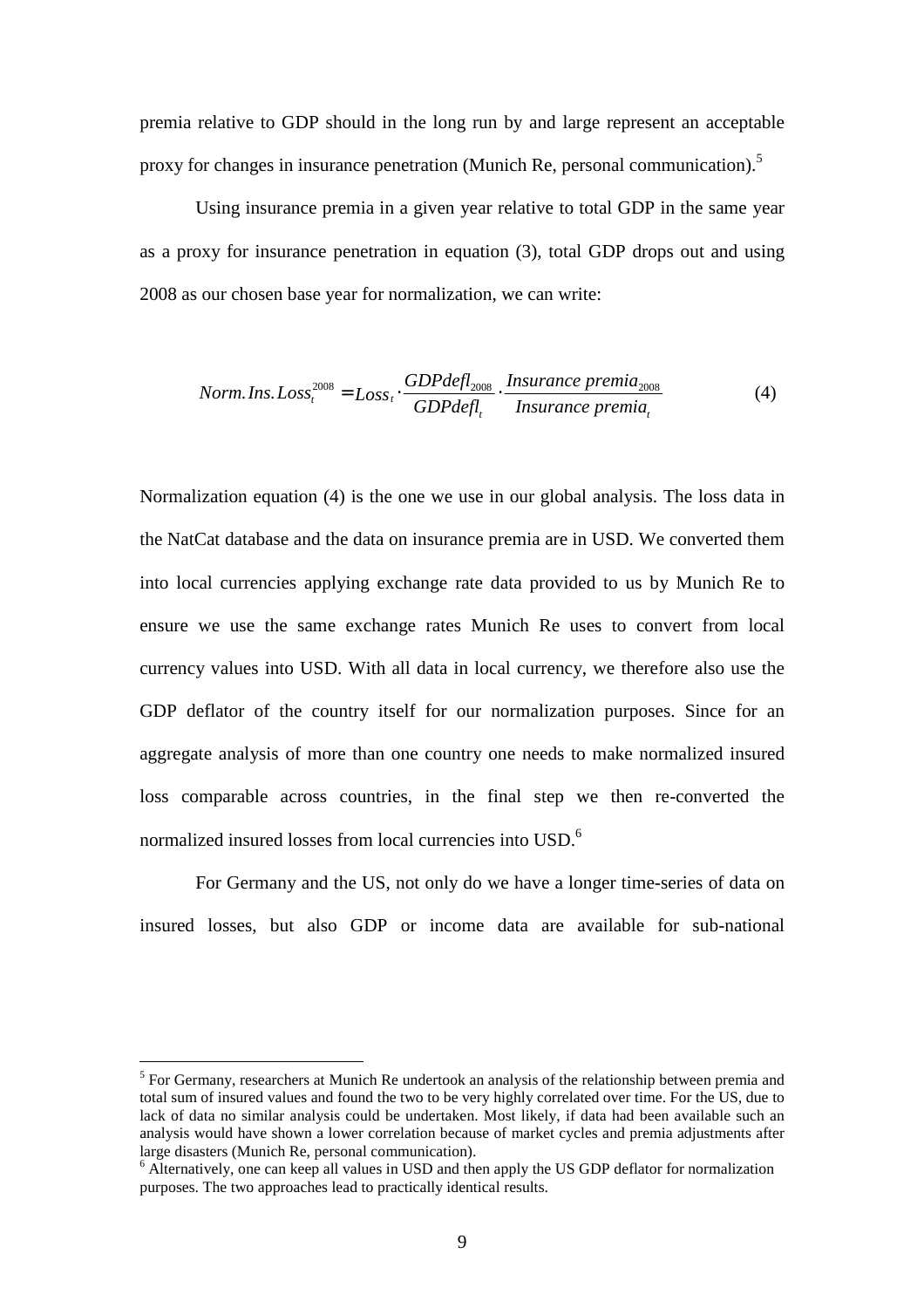administrative units, i.e. on a more fine-grained spatial resolution.<sup>7</sup> The NatCat database provides a geo-reference of the disaster center which allows us to match each disaster with the sub-national administrative unit in which it occurred. For Germany, our spatial resolution is on the NUTS3 level (corresponds to 'Landkreise' and 'Kreisfreie Städte'). Total GDP in constant Euros is provided by Cambridge Econometrics (2010). We converted insured losses into Euro using the exchange rate used by Munich Re. Since the analysis for Germany is thus in local currency units, we also used the GDP deflator for Germany and normalized damage is expressed in  $Euros.<sup>8</sup>$ 

For the US, we have access to two alternative measures of wealth. Our first measure is personal per capita income data taken from BEA (2010), at the county level.<sup>9</sup> Our second measure is a combination of information on the number and value of housing units, with data at the state level. Data on housing units up to year 2000 are taken from the National Historical Geographical Information System (NHGIS 2010), estimates for later years are obtained from the US Census Bureau (2010a). Median home value data is available until 2000 and taken from the US Census Bureau (2010b). Both data on housing units and median house values are available on a decadal basis for earlier years. Linear interpolation was used to fill the gaps. Values on median home values for years after 2000 are obtained by linear extrapolation of all

 $7$  GDP growth on a country level can be a poor approximation for changes in wealth in the affected area of a disaster. For instance, while GDP in Germany grew over the whole study period, GDP actually decreased in some parts of Eastern Germany after reunification.

<sup>&</sup>lt;sup>8</sup> Since we use GDP at different levels of spatial resolution for calculating insurance penetration on the one hand and for wealth adjustment on the other for Germany and the US, GDP does not drop out of equation (3). As a consequence, equations (2) and (3) rather than equation (4) are used for normalizing insured losses in Germany and the US.

<sup>&</sup>lt;sup>9</sup> Personal income is defined as the income received by all persons from all sources before the deduction of personal taxes (BEA 2010) and reported in current USD and converted into constant values with the US GDP deflator. Results are almost identical if we use GDP data at the state level from the same source instead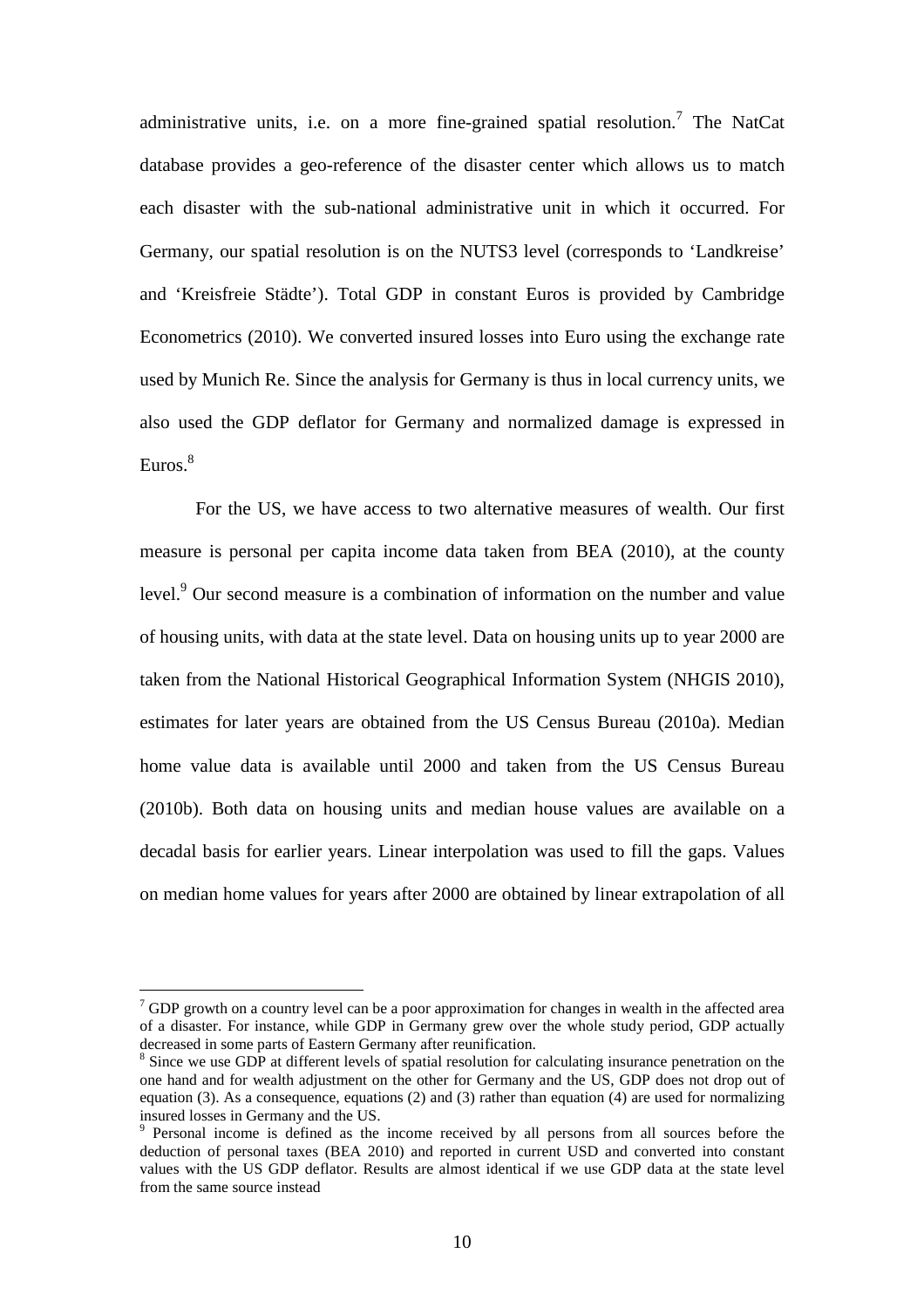previous values. To adjust losses both to the changes in the number and the median value of housing units, the following equation is used:

*Norm. Ins. Loss*<sub>*t*</sub><sup>*s*</sup> = 
$$
Loss_t \cdot \frac{GDPdefl_s}{GDPdefl_t} \cdot \frac{Units_s}{Units_t} \cdot \frac{MedVal_s}{MedVal_t} \cdot \frac{Ins. penetration_s}{Ins. penetration_t}
$$
 (5)

In line with existing normalization studies, to test for the existence of a trend, the annual sum of normalized disaster losses from each year is regressed on a linear year variable and an intercept:

*Normalized Insured Loss*<sub>t</sub><sup>2008</sup> = 
$$
\alpha_0 + \beta_1
$$
year<sub>t</sub> +  $\varepsilon_t$  (6)

A trend is statistically significant if the null hypothesis that  $\beta_1$  is equal to zero can be rejected at the ten percent level or lower. Robust standard errors are employed in all estimations.

#### **4. Results from an Analysis of Trends in Normalized Insured Losses**

In this section, we present the results from our analysis of trends in normalized insured losses. We start with our global analysis, before analyzing in more detail insured losses in the US and Germany. Figure 1 displays the non-normalized, i.e. merely deflated annual insured losses caused by all types of natural disasters from 1980 to 2008. The analysis covers 19,367 disasters, of which 2,553 resulted in a known insured loss. Over the whole period, there is a positive and statistically significant trend. The coefficient indicates an average annual increase of 1.4bn USD. However, while the size of the coefficient is hardly affected if the sample is restricted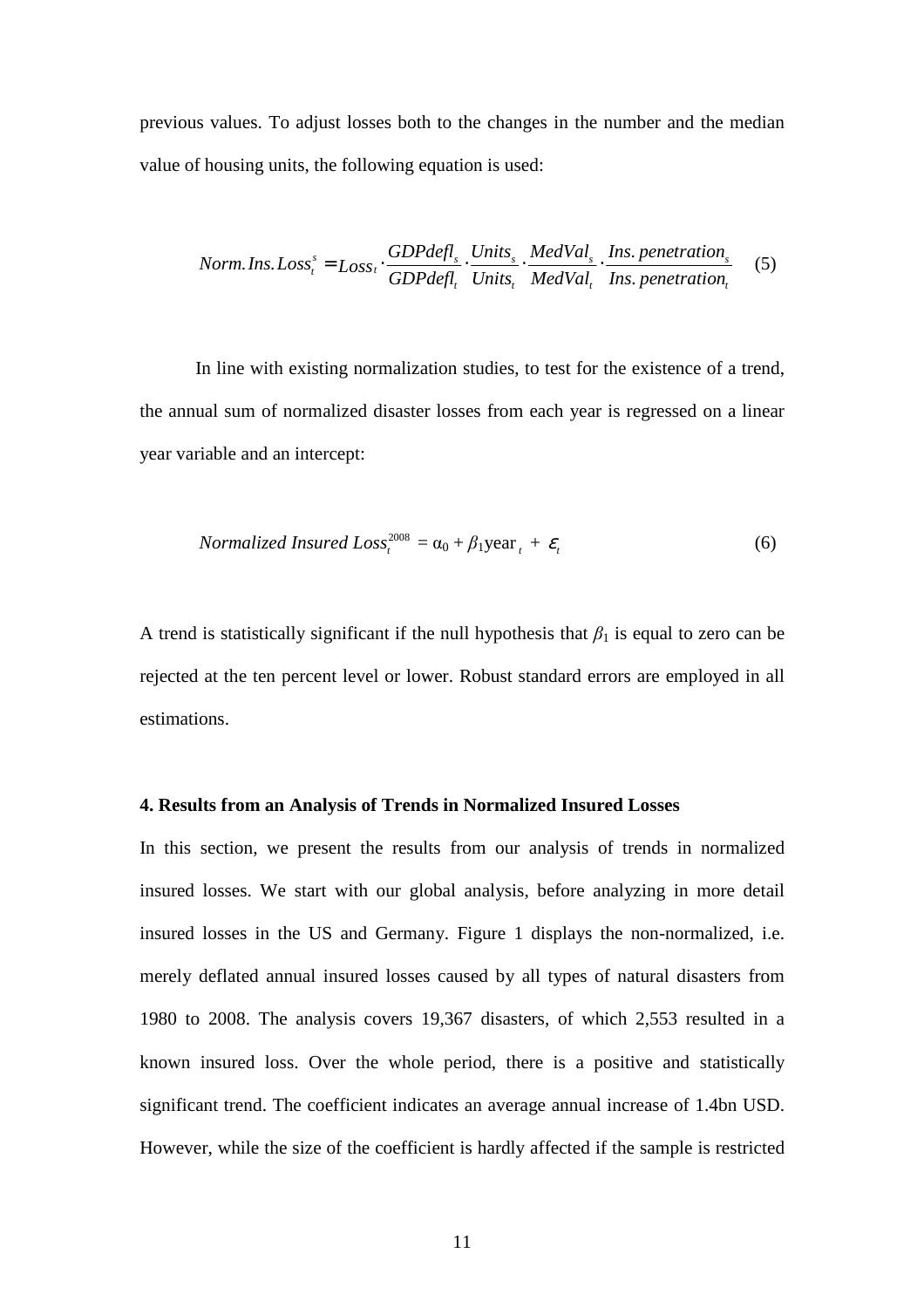to start from 1990, the trend loses its significance. As mentioned already, shorter time-series make the detection of a statistically significant trend less likely.

There is no statistically significant trend if we adjust insured losses for the changes in potentially destroyable insured losses, i.e. if we normalize insured disaster loss (Figure 2). Losses before 1990 are not shown since we have data on insurance premia only for few countries before 1990. The analysis still covers 11,988 disasters, with 1,636 of them resulting in a known damage claim to insurance companies.

Some natural hazards will be practically unaffected by climate change and are therefore irrelevant if one wants to detect whether a potential climate change already has lead to increased insured damages. In Figure 3, we therefore excluded geophysical disasters (earthquakes, land slides, rock falls, subsidence, volcanic eruptions, and tsunamis) and only include the following disaster types: blizzards, hail storms, lightning, local windstorms, sandstorms, tropical cyclones, severe storms, tornados, winter storms, avalanches, flash floods, general floods, storm surges, cold and heat waves, droughts, winter damages, and wildfires. As before, no significant trend is discernible. Similarly, we do not find a significant trend if we constrain our analysis to non-geophysical disasters in developed countries, which cover Organisation of Economic Co-operation and Development (OECD) and other high-income countries, according to World Bank classification (Figure 4).<sup>10</sup>

Convective events, i.e. flash floods, hail storms, tempest storms, tornados, and lightning, deserve closer attention since these are possibly affected by global warming (Trapp et al. 2007, 2009; Kuntz et al. 2009). Figure 5a shows that there is no significant trend in global insured losses for these peril types. Similarly, there is no

 $10$  We show no graphs for developing countries separately as insurance penetration is very low and insurance coverage is typically restricted to major cities in middle- and upper middle-income developing countries.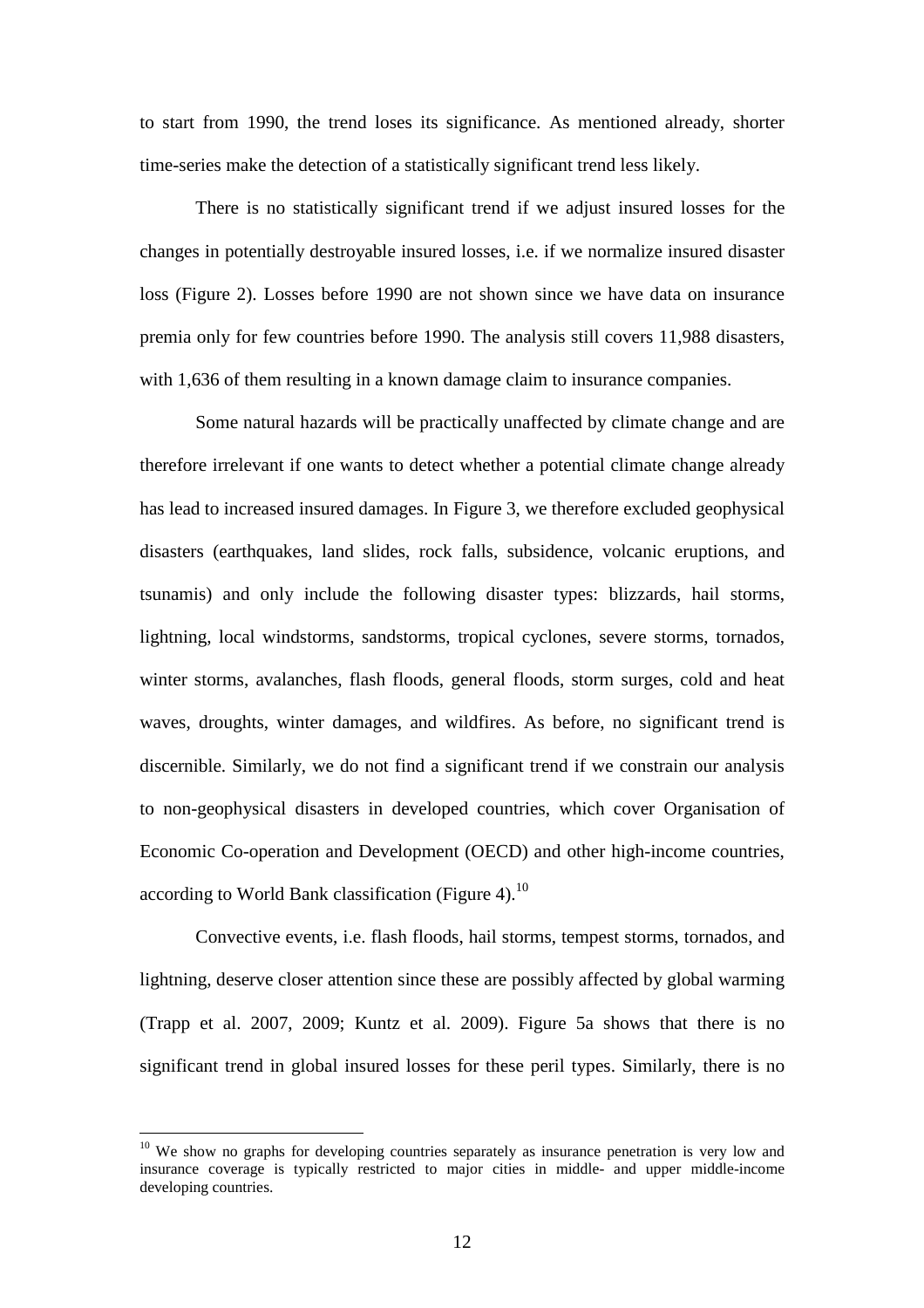significant trend in insured losses for storm events (Figure 5b), tropical cyclones (Figure 5c) or precipitation-related events (Figure 5d).

As mentioned already, a statistically significant trend is harder to establish for a shorter time-series. Hence, we separately analyzed in some detail natural disasters occurring in the two countries for which data on insured losses and insurance premia are available for the longest time period, namely the United States and Germany, which are also major insurance markets of course. Figure 6a illustrates normalized insured losses from non-geophysical disasters that occurred in the United Stated over the period 1973 to 2008. Losses normalized using changes in personal income as a proxy for changes in wealth are shown in the upper panel, while we used the alternative proxy of changes in the number and value of housing units to adjust losses in the lower panel. The results for both approaches are virtually identical. Moreover, in non-reported analysis we found that results are very similar if we use GDP changes at the country rather than at the state level. We take this as evidence for the robustness of the results in our global analysis for which we had to resort to changes in GDP at the country level as a proxy for changes in wealth. We find a positive trend in normalized insured losses from non-geophysical disasters in the US, which is statistically significant at the 5 percent level. This remains true if the large outlier due to hurricane Katrina in 2005 is excluded.

In the remaining analysis of insured losses in the US, we examine specific subsets of the non-geophysical disasters. Figure 6b shows that there is also a statistically significant upward trend if the analysis is restricted to convective events, i.e. flash floods, hail storms, tempest storms, tornados, and lightning. There is also a positive trend in insured damage from US flooding events, which includes both flash floods and general floods (Figure 6c). The same is true for events caused by

13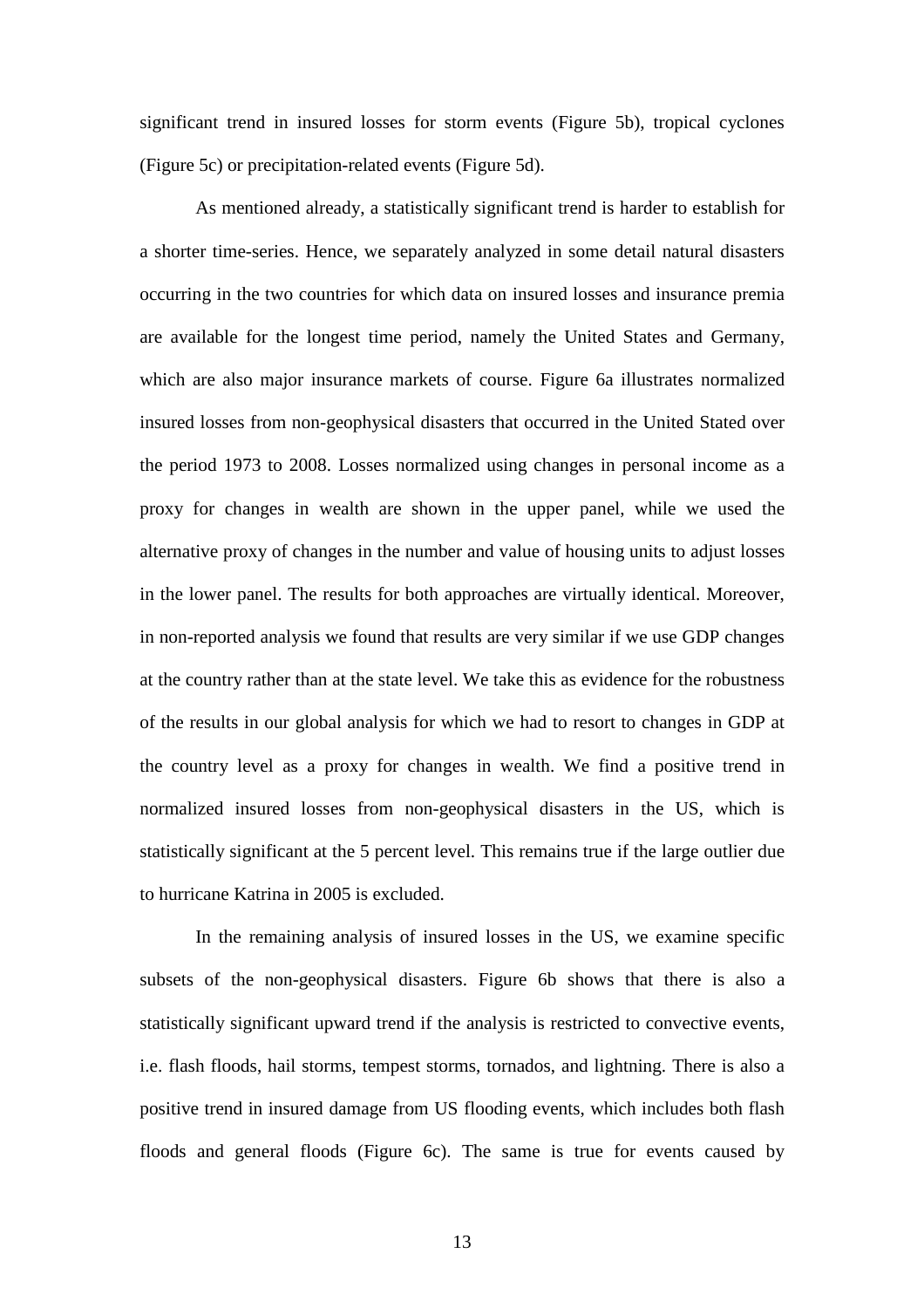temperature highs (Figure 6d). There is however, no significant trend for events caused by temperature lows (Figure 6e). If we look at winter storms (Figure 6f), which also include snow storms and blizzards, we find a significant upward trend. The same is true for all storms, which besides winter storms include convective storms (hail storm, tempest storms, tornado, lightning), sand storms and storm surges (figure 6g). Focusing on hurricanes, an upward trend in insured losses is found, which is statistically significant at the 10 percent level (Figure 6h). This is consistent with results on total economic loss from US hurricanes reported in Schmidt, Kemfert and Höppe (2009).

Turning to Germany, the trend in insured loss from non-geophysical disasters is significant at the 10 percent level (figure 7a), despite the volatility introduced by the four strong loss spikes in 1984 (predominantly caused by Munich hail storm), 1990 (predominantly winter storm series), 2002 (predominantly river flooding along the Elbe, Danube and contributory rivers and a winter storm in late October) and 2007 (predominantly winter storm Kyrill). If these events are excluded, the trend becomes significant at the one percent level. For convective events (figure 7b), however, no such significant trend can be established unless the large outlier from 1984 (Munich hail storm) is dropped from the analysis. Figure 7c, which shows normalized loss from flooding similarly demonstrates by just how much single outliers, like the massive damage caused by the floods in 2002, can dominate the entire picture. However, with or without this outlier, there is no significant trend. Contrarily, there is a trend, which is significant at the 10 percent level, in normalized insured loss from winter storms (figure 7d). The trend becomes significant at the 5 percent level (pvalue 0.025) if the large outlier from 1990 is dropped from the analysis. There is similarly a significant upward trend for the category of all storms (figure 7e). Note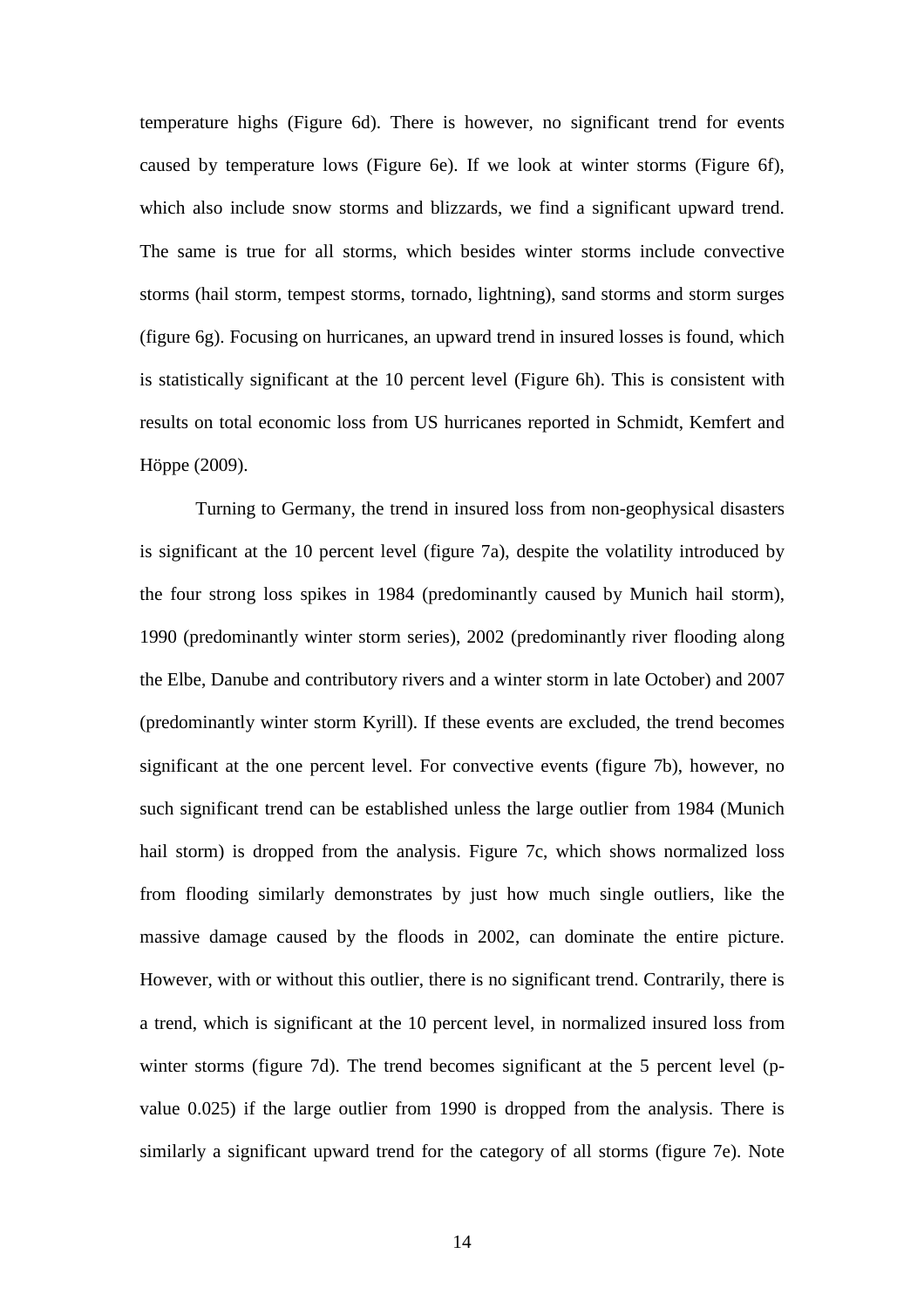that for Germany hurricanes are irrelevant and there are very few events related to temperature highs and temperature lows. These disaster types are therefore not included in our analysis for Germany.

### **5. Conclusion**

In this article, we have analyzed whether one can detect a trend in data on *insured* damage from natural disasters. Insurance companies are naturally worried about climate change as the predicted increase in the frequency and/or intensity of natural hazards is likely to lead to higher economic and, ceteris paribus, higher insured damage in the future, unless defensive mitigating measures make exposed wealth less vulnerable to the impact of disasters. Whilst we have not found any evidence that normalized insured damage has trended upward at the global level, for developed countries and independently of the type of disaster looked at, our finding of an upward trend in insured losses from non-geophysical disasters and certain specific disaster types in the US, the biggest insurance market in the world, and in Germany represents a finding to be taken seriously in the risk analysis undertaken by insurance and re-insurance companies.

As in the interpretation of trends in all economic losses, much caution is required in correctly interpreting our findings. In particular, we cannot normalize for changes in mitigating measures, which, if increasingly undertaken over time, would reduce countries' vulnerability to the impact of natural disasters and thus bias the analysis against finding significant upward trends. What the results tell us is that, based on the very limited time-series data we have for most countries, there is no statistically significant evidence so far for a significant upward trend in normalized insured loss from natural disasters outside the US and Germany. One cannot infer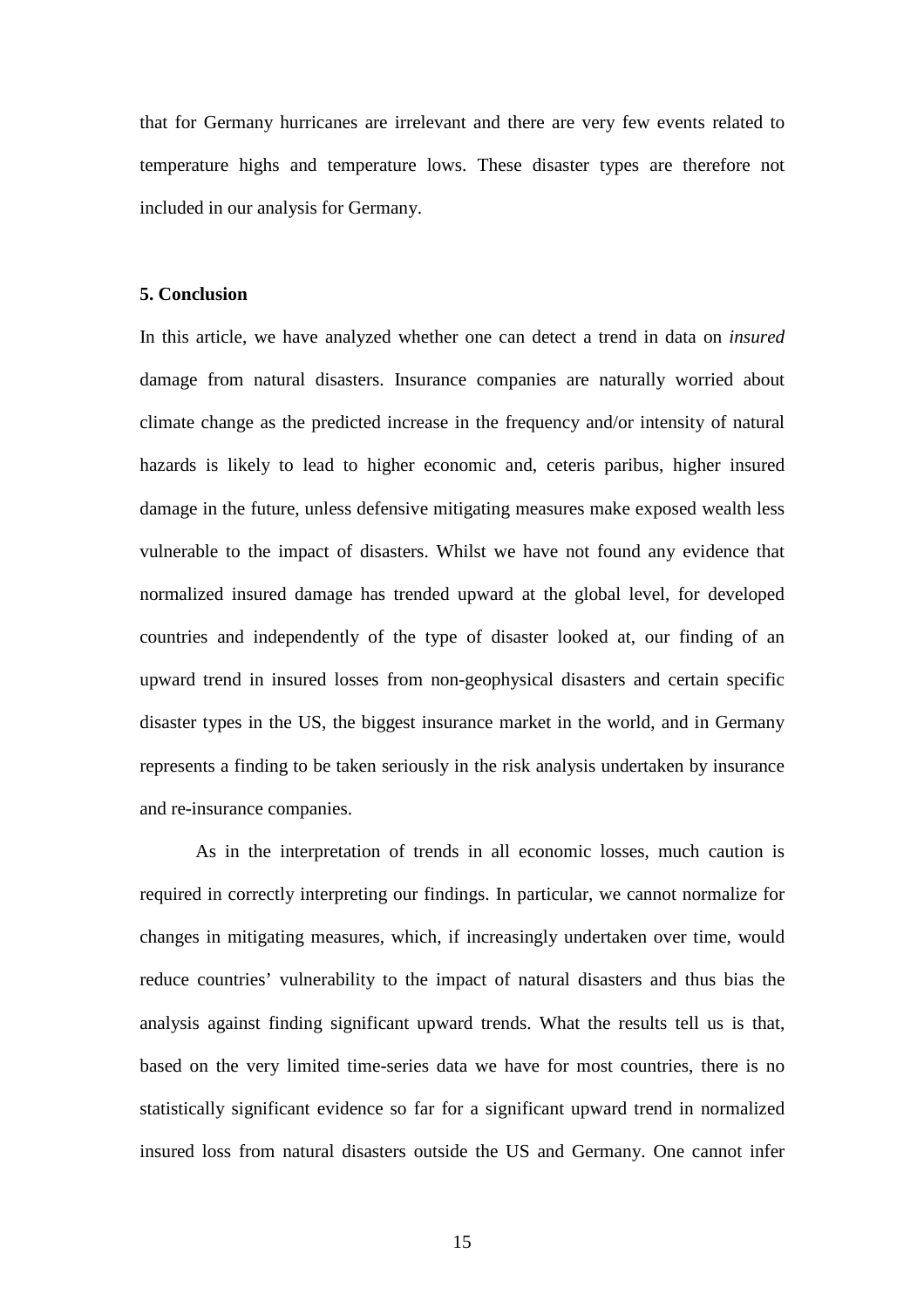from our analysis that there have not been more frequent and/or more intensive weather-related natural disasters in other places. In addition to our inability to take into account defensive mitigating measures undertaken by rational individuals and governments, which could translate into lower insured damage compared to the damage in the absence of defensive mitigation, the time period 1990 to 2008 may simply be too short to find significant trends in our global analysis. It is noteworthy that for the US and Germany, for which we can analyze normalized loss from, respectively, 1973 and 1980 onwards, we do find a significant increase in normalized insured losses for some relevant disaster types over time.

By the same token, we warn against taking the findings for the US and Germany as *conclusive* evidence that climate change has already caused more frequent and/or more intensive natural disasters affecting this country. To start with, one needs to be careful in attributing such a trend to anthropogenic climate change, i.e. climate change caused by man-made greenhouse gas emissions. Our findings reported in this article could be down to natural climate variability that has nothing to do with anthropogenic climate change. Such natural climate variability may well explain our finding of a significant upward trend in insured loss from hurricanes in the US, for example. It is less plausible as a potential explanation for the significant upward trends in convective events and flooding events, however.

Alternatively, our findings of upward trends could be driven by insurance penetration representing a poor proxy for the share of insured wealth potentially destroyable. However, in further analysis of overall economic loss, rather than merely insured loss, for which one does not need to include a correction factor for insurance penetration, we found for the same time period and using otherwise the same methodology that trends in total economic loss for Germany and the US resemble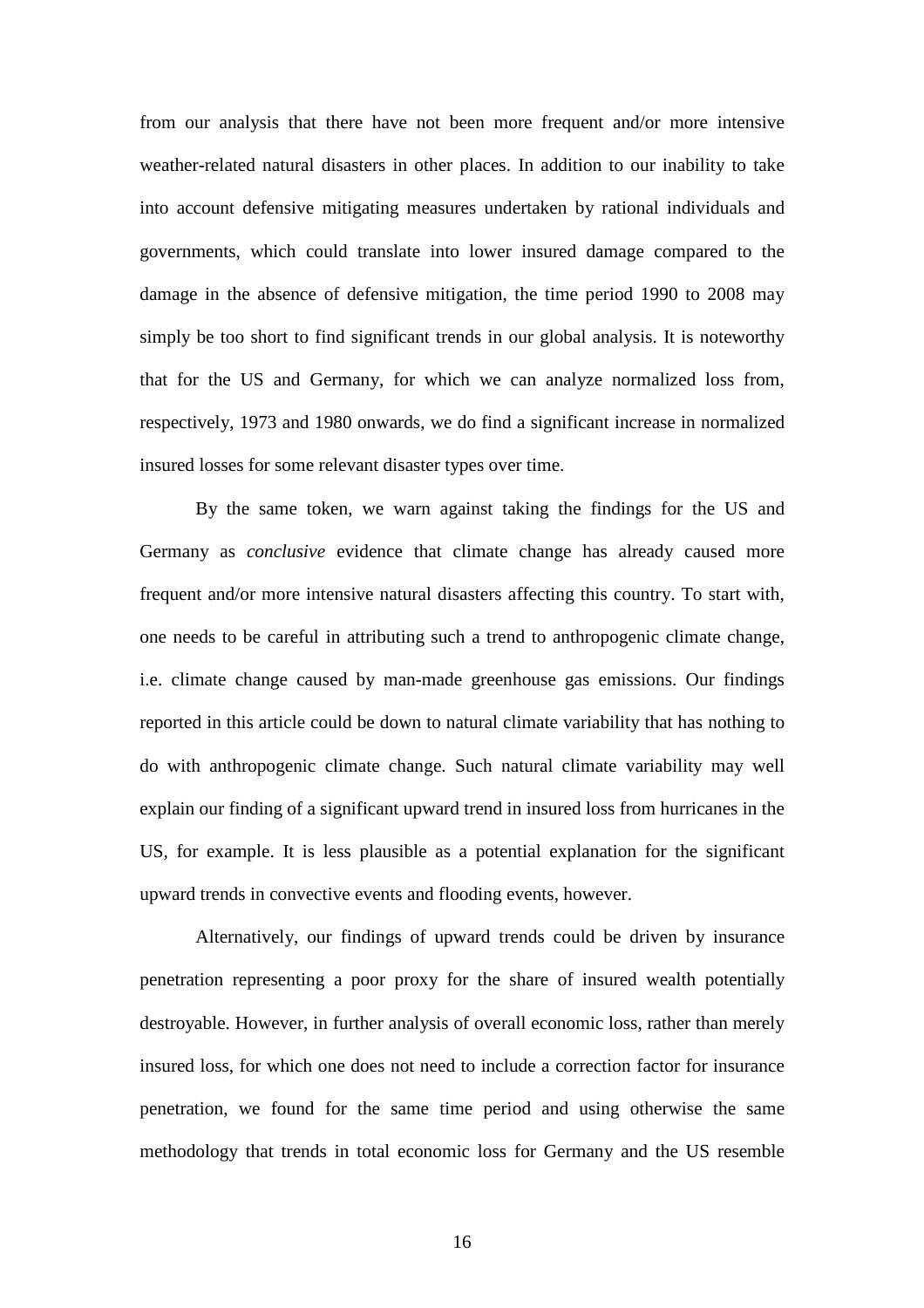those for trends in insured loss (detailed results available upon request).<sup>11</sup> Insurance penetration as such is thus unlikely to be the main driver behind the upward trend in insured losses.

As another potential contributing factor, there are some drivers of change on the insurance side that might have contributed to more expensive disasters and are hard to quantify. For instance, insured losses can also be influenced by changes in insurance claims handling procedures and the costs of these. Such changes could have had an effect on insured losses over the past decades, but are very difficult to quantify.

Lastly, our findings could be driven by reporting bias if insured loss from early periods is systematically under-reported and thus under-represented in our analysis. However, for the US and Germany a significant reporting bias regarding the more substantial losses is much less likely than for other countries, given these are two of the biggest insurance markets in the world.

Our findings are interesting, but before any firm conclusions can be drawn from them, more research is needed to analyze which of these potential explanatory factors, of which anthropogenic climate change is but one possibility, or which combination of factors drive the observed upward trends. With these caveats in mind, our findings only provide *tentative* evidence that anthropogenic climate change may possibly already have triggered more frequent and/or more intensive relevant natural disasters affecting Germany as well as the US and thus, ironically, the biggest emitter of greenhouse gas emissions in the world.

<sup>&</sup>lt;sup>11</sup> The estimated p-values of the coefficients for the *year* variable are typically higher, possibly corroborating the argument that insured loss is measured with greater precision, but we find significant upward trends in total economic loss for six of the ten cases in which we find significant trends for insured loss and, with the exception of events from temperature highs in the US, in the other cases the estimated coefficients are not far from being statistically significantly different from zero.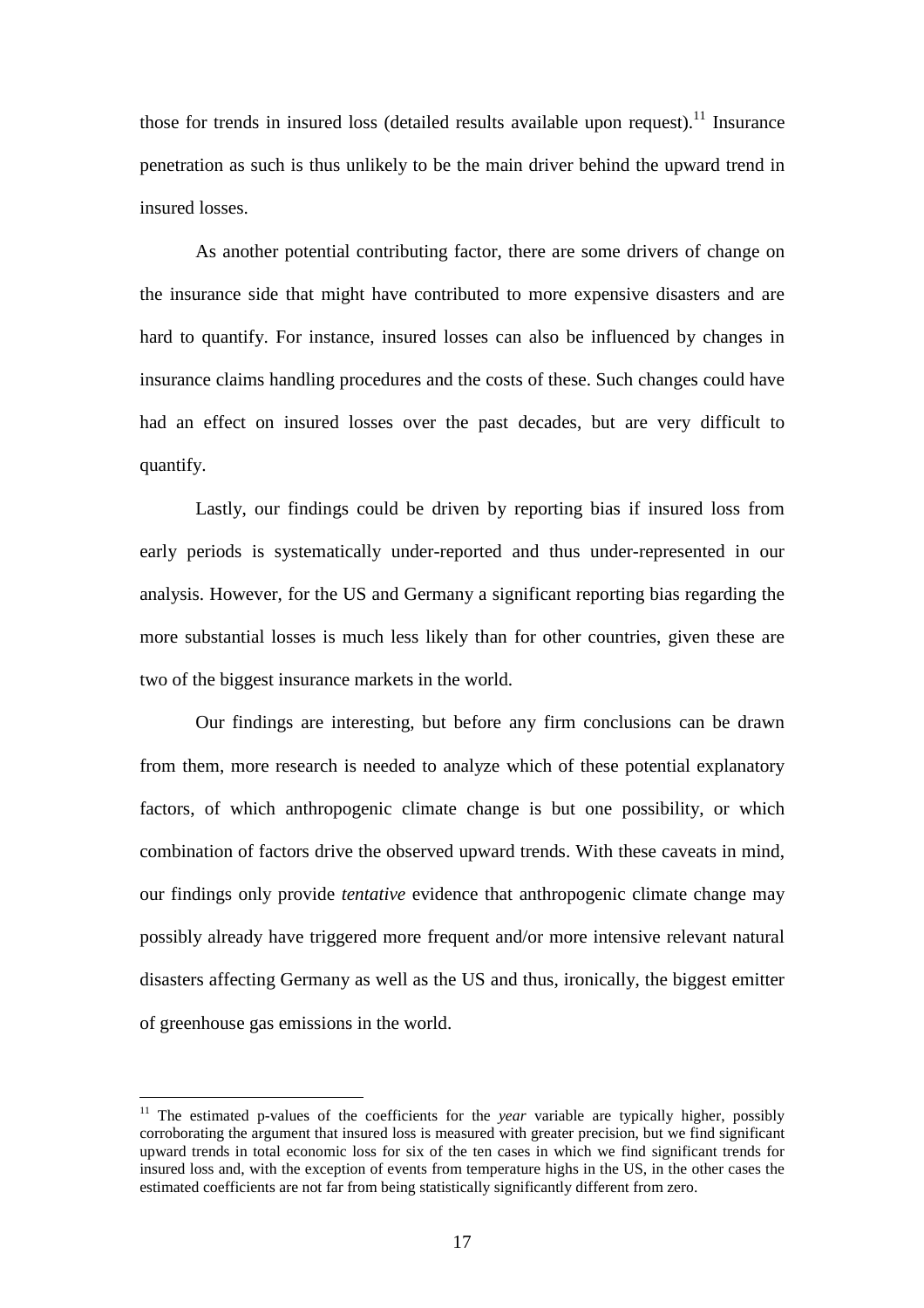### **References**

- Barredo, J.I., 2009, Normalised flood losses in Europe: 1970–2006, *Natural Hazards and Earth Systems Sciences*, 9, pp. 97-104.
- BEA, 2010, Regional Economic Accounts, available at: http://www.bea.gov/regional/ index.htm.
- Bouwer, Laurens M., 2010, Have past disaster losses increased due to anthropogenic climate change?, *Bulletin of the American Meteorological Society* (forthcoming). doi: 10.1175/2010BAMS3092.1.
- Brooks, Harold E. and Charles A. Doswell, 2001, Normalized Damage from Major Tornados in the United States: 1890-1999, *Weather and Forecasting*, 16, pp. 168-176.
- Cambridge Econometrics, 2010, *European Regional Data*, Cambridge, UK.
- Changnon, Stanley A., 2001, Damaging Thunderstorm Activity in the United States, *Bulletin of the American Meteorological Society*, 82(4), pp. 597-608.
- Changnon, Stanley A., 2009a, Temporal and spatial distributions of wind storm damages in the United States, *Climatic Change*, 94, pp. 473-482.
- Changnon, Stanley A., 2009b, Increasing major hail losses in the U.S., *Climatic Change*, 96, pp. 161-166.
- Changnon, Stanley A. and Joyce M. Changnon, 1992, Storm Catastrophes in the United States, *Natural Hazards*, 6, pp. 93-107.
- Crompton, Ryan P. and K. John McAneney, 2008, Normalised Australian insured losses from meteorological hazards: 1967-2006, *Environmental Science & Policy*, pp. 371-378.
- D'Adda, Carlo and Antonello E. Scorcu, 2003, On the Time Stability of the Outputcapital Ratio, *Economic Modelling*, 20, pp. 1175-1189.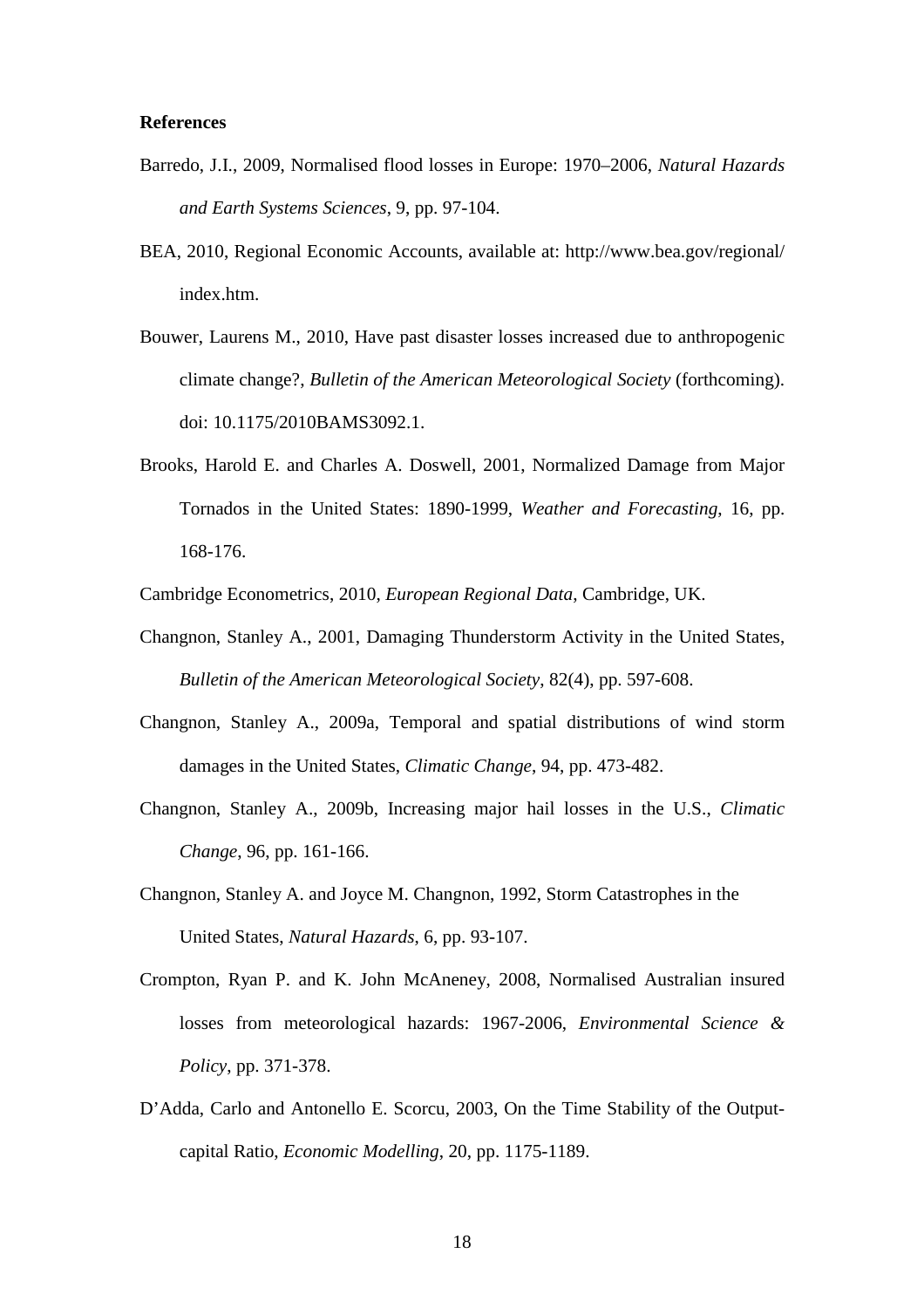- De Ronde, J.G., J.P.M. Mulder, and R. Spanhoff, 2003, Morphological Developments and Coastal Zone Management in the Netherlands, International Conference on Estuaries and Coasts November 9-11, 2003, Hangzhou, China.
- IPCC, 2001, Climate Change 2001: *Impacts, Adaptation, and Vulnerability*, New York: Cambridge University Press.
- IPCC, 2007a, *Climate Change 2007: The Physical Science Basis*, New York: Cambridge University Press.
- IPCC, 2007b, *Climate Change 2007: Impacts, Adaptation, and Vulnerability*, New York: Cambridge University Press.
- Institute for Business and Home Safety, 2008, The Benefits of Modern Wind Resistant Building Codes on Hurricane Claim Frequency and Severity – A Summary Report; available at: http://www.ibhs.org/newsroom/downloads /20070810\_102941\_10167.pdf.
- Katz, R. W., 2002, Stochastic modeling of hurricane damage, *Journal* of *Applied Meteorology*, 41(7), pp. 754-762.
- Krugman, Paul, 1992, Comment. *NBER Macroeconomics Annual*, 7, pp. 54-56.
- Kuntz, M., J. Sander and Ch. Kottmeier, 2009, Recent trends of thunderstorm and hailstorm frequency and their relation to atmospheric characteristics in southwest Germany, *International Journal of Climatology*, 29, pp. 2283-2297.
- Lavery, Sarah and Bill Donovan, 2005, Flood risk management in the Thames Estuary looking ahead 100 years, *Philosophical Transactions of the Royal Society A*, 363, pp. 1455-1474.
- Miller, Stuart, Robert Muir-Wood and Auguste Boissonade, 2008, An exploration of trends in normalized weather-related catastrophe losses, in: Diaz, Henry F. and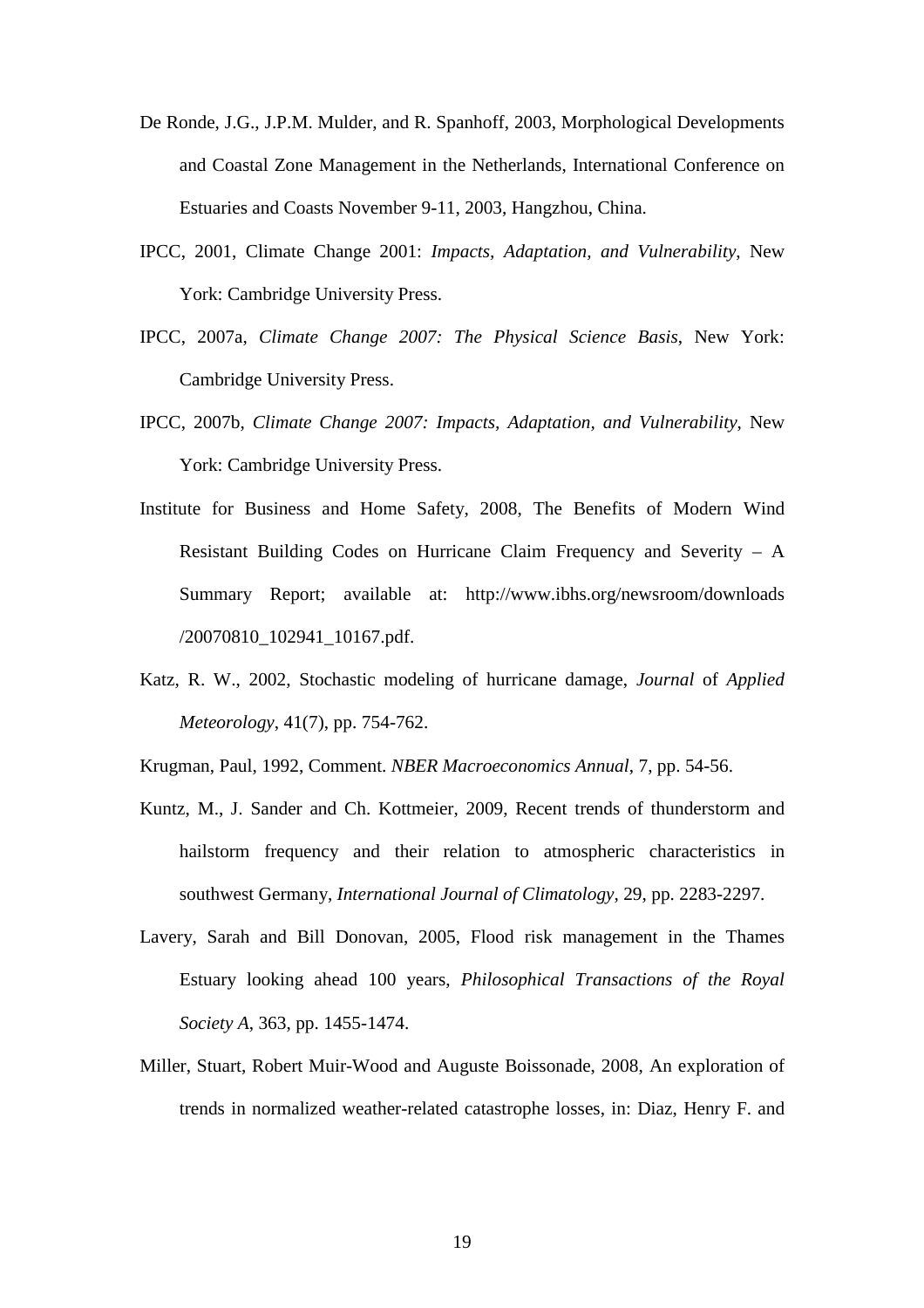Richard J. Murnane (eds), *Climate Extremes and Society*, pp. 225-247. New York: Cambridge University Press.

- NHGIS, 2010, Census of Population and Housing 1970-2010, available at: http://data.nhgis.org/nhgis/.
- Neumayer, Eric and Fabian Barthel, 2010, Normalizing Economic Loss from Natural Disasters: A Global Analysis. *Global Environmental Change* (forthcoming). doi:10.1016/j.gloenvcha.2010.10.004.
- Nordhaus, William D., 2006, The Economics of Hurricanes in the United States, Working Paper. New Haven: Yale University.
- Pielke, Roger A. Jr. and Christopher W. Landsea, 1998, Normalized Hurricane Damages in the United States: 1925-1995, *Weather and Forecasting*, Sept. 1998, pp. 621-631.
- Pielke, Roger A. Jr., Christopher W. Landsea, Rade T. Musulin and Mary Downton, 1999, Evaluation of Catastrophe Models using a Normalized Historical Record, *Journal of Insurance Regulation*, 18(2), pp. 177-194.
- Pielke, Roger A. Jr., Jose Rubiera, Christopher Landsea, Mario L. Fernández, and Roberta Klein, 2003, Hurricane Vulnerability in Latin America and The Caribbean: Normalized Damages and Loss Potentials, *Natural Hazards Review*, 4(3), pp. 101-114.
- Pielke, R. A., Jr., Gratz, J., Landsea, C. W., Collins, D., Saunders, M. A., and Musulin, R., 2008, Normalized hurricane damages in the United States: 1900– 2005, *Natural Hazards Review*, 9(1), pp. 29-42.
- Raghavan, S. and S. Rajseh, 2003, Trends in Tropical Cyclone Impact: A Study in Andhra Pradesh, India, *American Meteorological Society*, 84, pp. 635-644.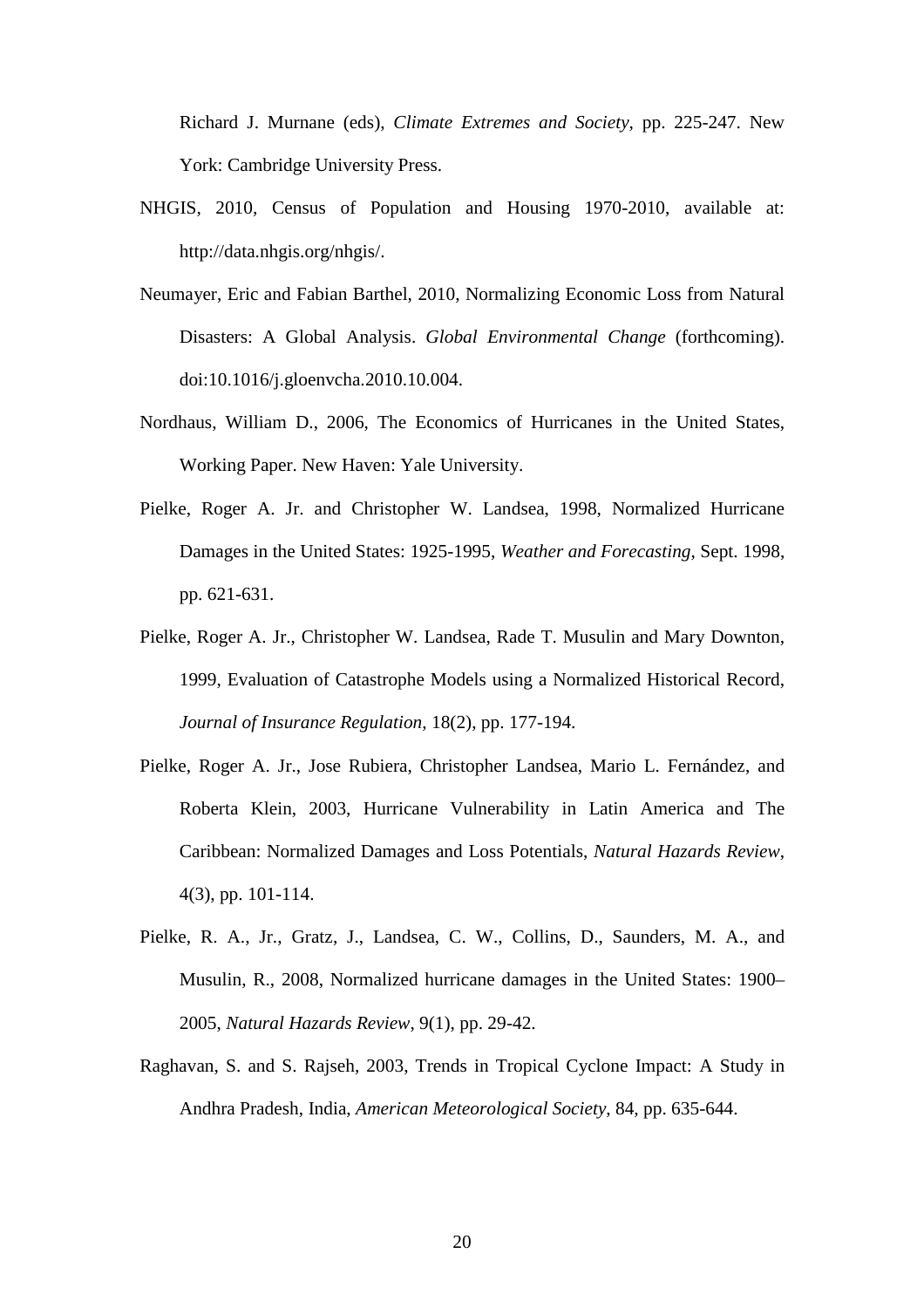- Schmidt, Silvio, Claudia Kemfert and Peter Höppe, 2009, Tropical cyclone losses in the USA and the impact of climate change — A trend analysis based on data from a new approach to adjusting storm losses, *Environmental Impact Assessment Review*, 29, pp. 359-369.
- Schwab, Anna K., Katherine Eschelbach and David J. Brower, 2007, *Hazard Mitigation and Preparedness*. Hoboken: Wiley & Sons.
- Trapp, Robert J., Noah S. Diffenbaugh, Harold E. Brooks, Michael E. Baldwin, Eric D. Robinson, and Jeremy S. Pal, 2007, Changes in severe thunderstorm environment frequency during the 21st century caused by anthropogenically enhanced global radiative forcing, *Proceedings of the National Academy of Sciences of the United States of America*, 104, pp. 19719-19723.
- Trapp, Robert J., Noah S. Diffenbaugh, and Alexander Gluhovsky, 2009, Transient response of severe thunderstorm forcing to elevated greenhouse gas concentrations, *Geophysical Research Letters*, 36, L01703.
- US Census Bureau, 2010a, Population Estimates: Housing Units, available at: http://www.census.gov/popest/housing/.
- US Census Bureau, 2010b, Historical Census of Housing Tables: Home Values, available at: http://www.census.gov/hhes/www/housing/census/historic /values. html.
- Vranes, Kevin and Roger Pielke Jr., 2009, Normalized Earthquake Damage and Fatalities in the United States: 1900-2005, *Natural Hazards Review*, 10(3), pp. 84-101.
- World Bank, 2010, *World Development Indicators Online Database*. Washington, C: World Bank.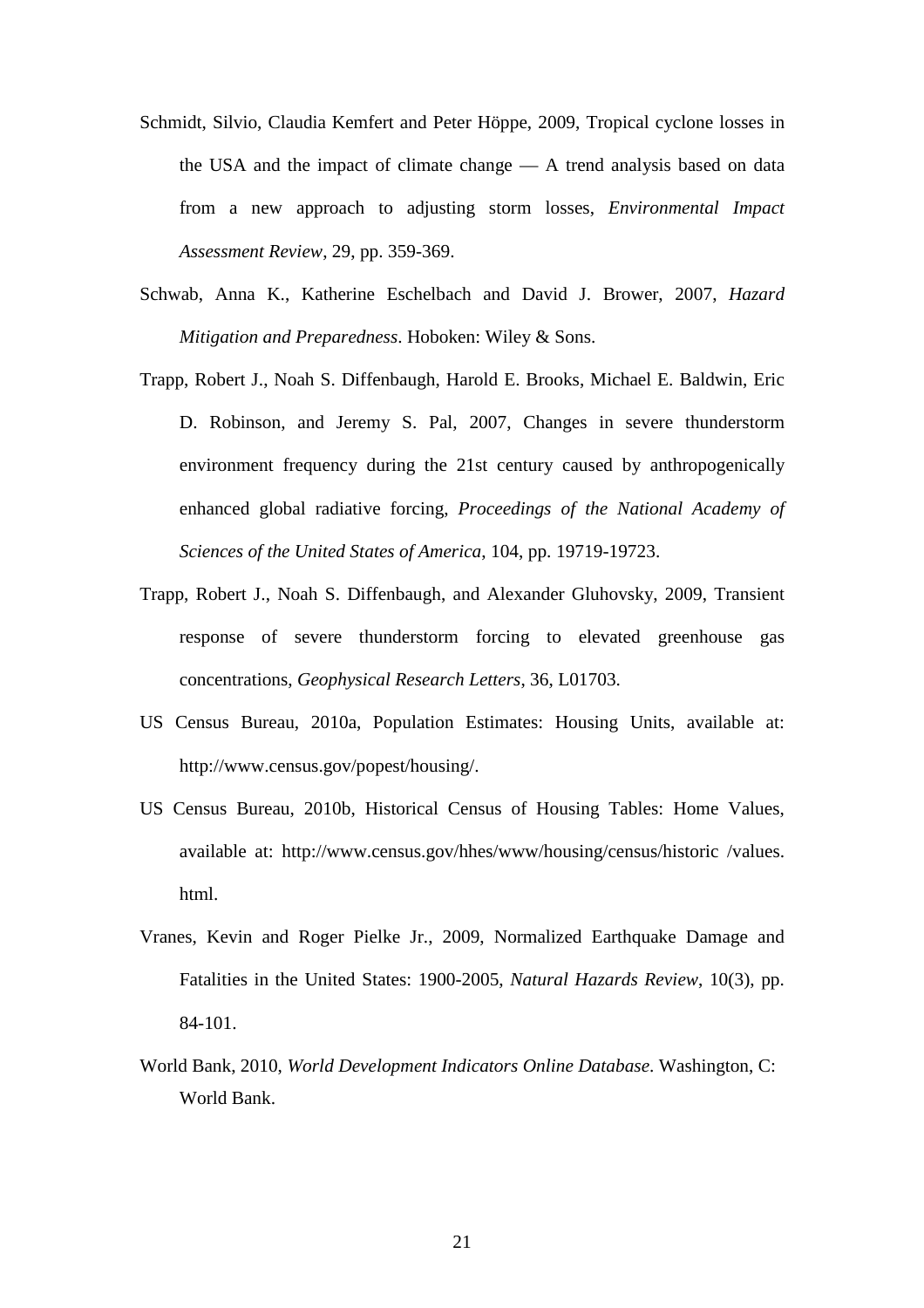

Figure 1: Global deflated insured losses from natural disasters

Note: 19,367 disasters, thereof 2,553 with a known insured loss for whole period, 14,876 (1,855) for the period from 1990.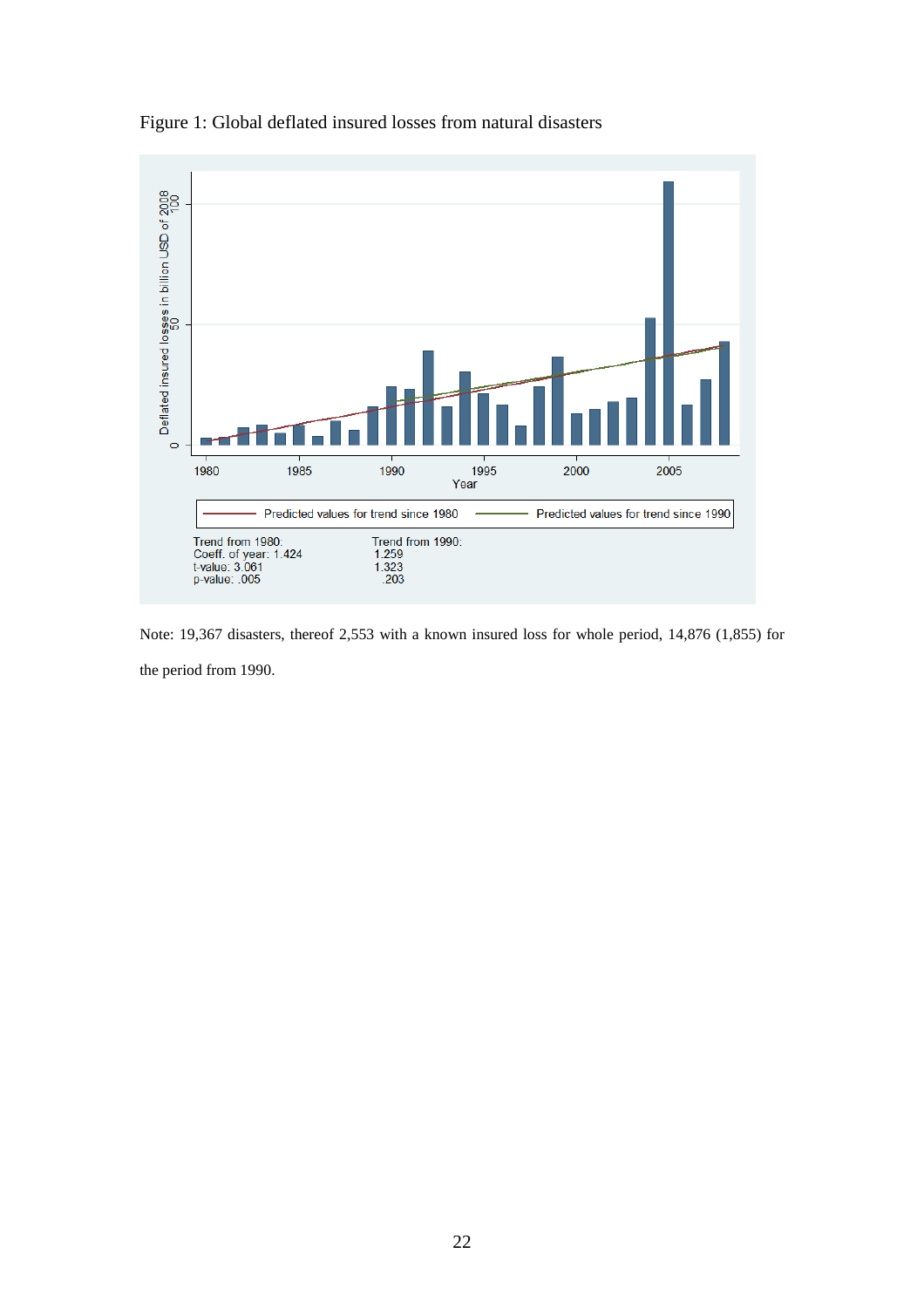

Figure 2: Global normalised insured losses from all disasters

Note: 11,988 disasters, thereof 1,636 with a known insured loss.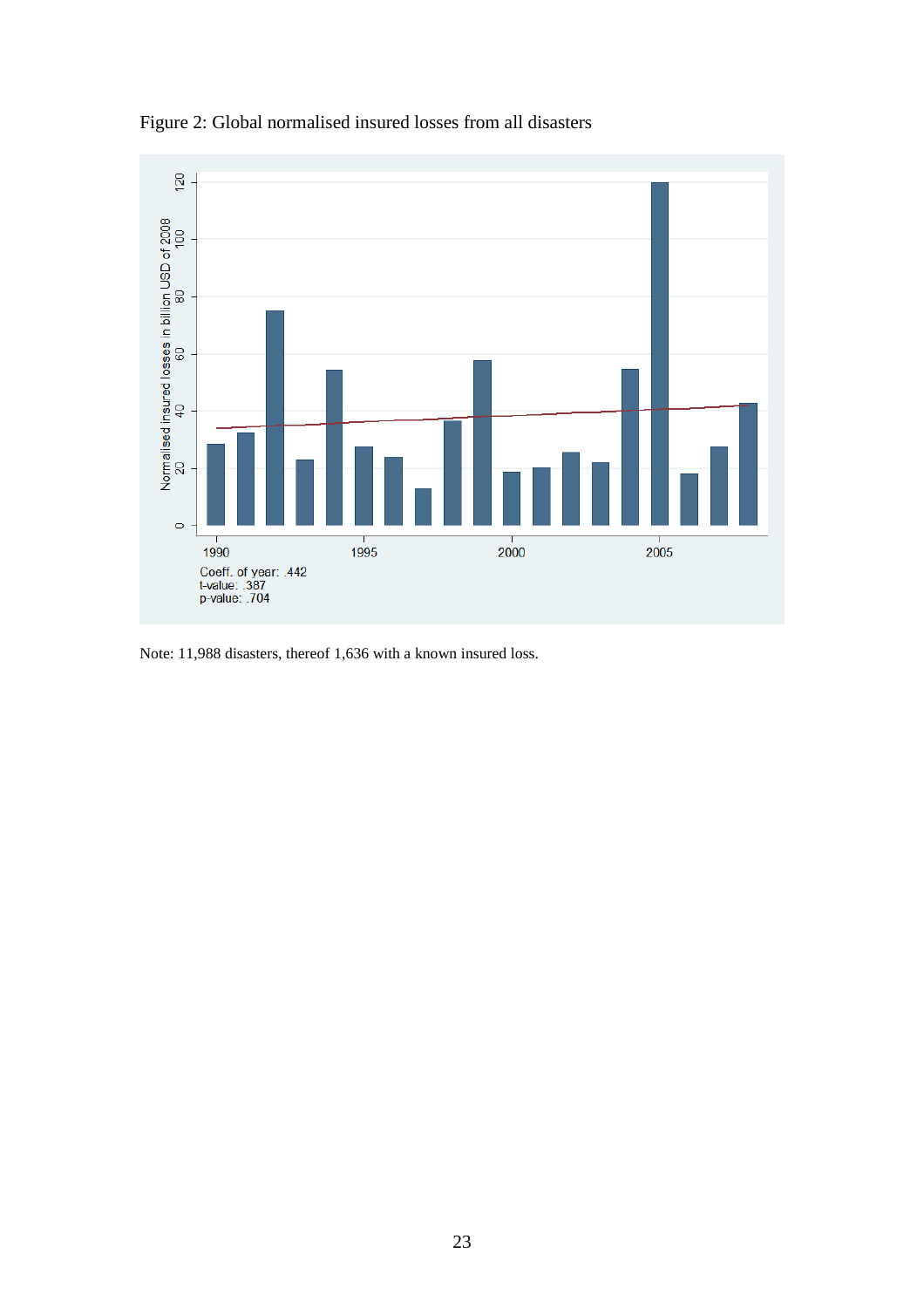

Figure 3: Global normalised insured losses from non-geophysical disasters

Note: 10,434 disasters, thereof 1,531 with a known insured loss.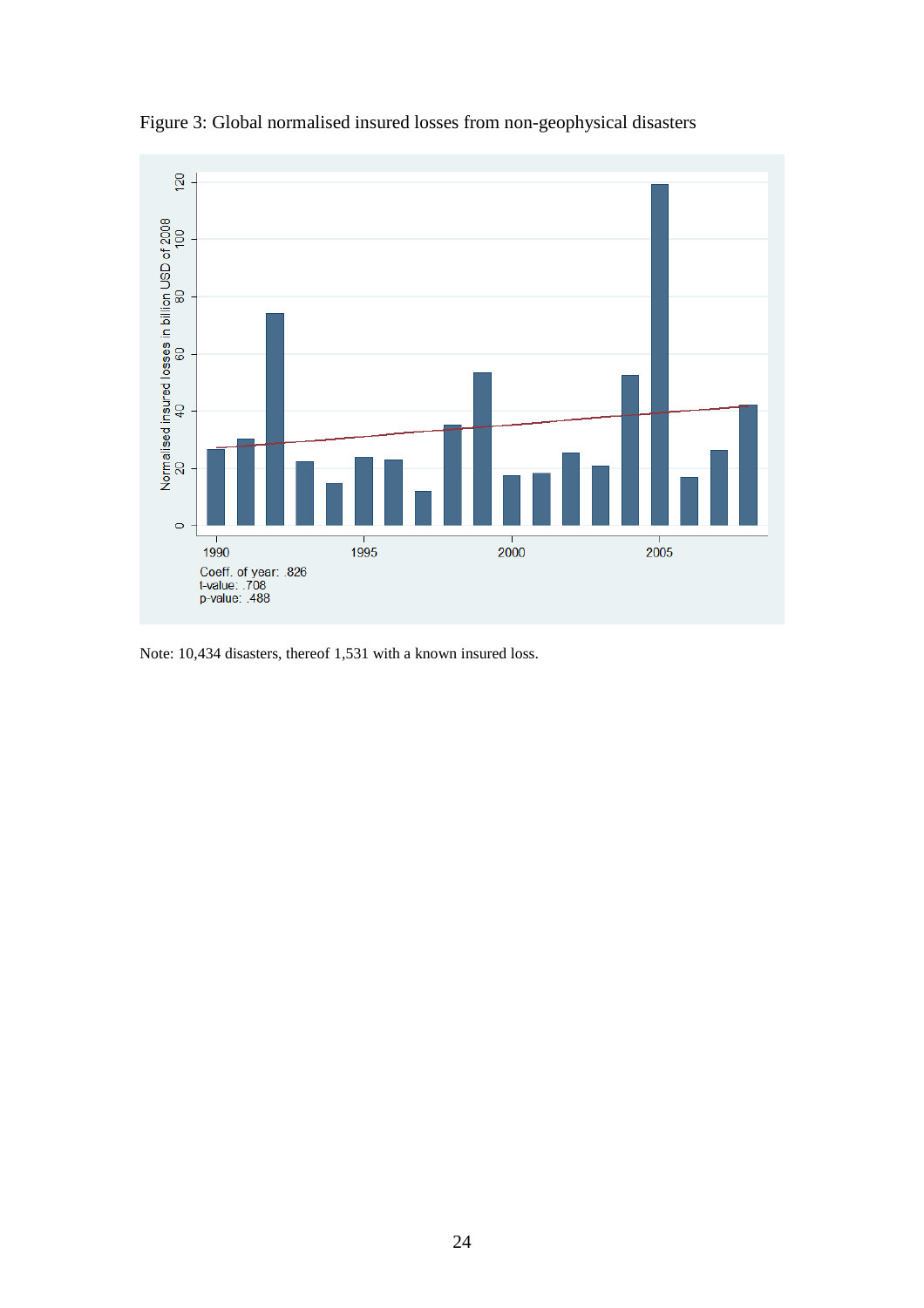Figure 4: Normalised insured losses from non-geophysical disasters in developed countries



Note: 5,538 disasters, thereof 1,416 with a known insured loss; developed countries cover OECD countries and other high-income countries according to World Bank classification.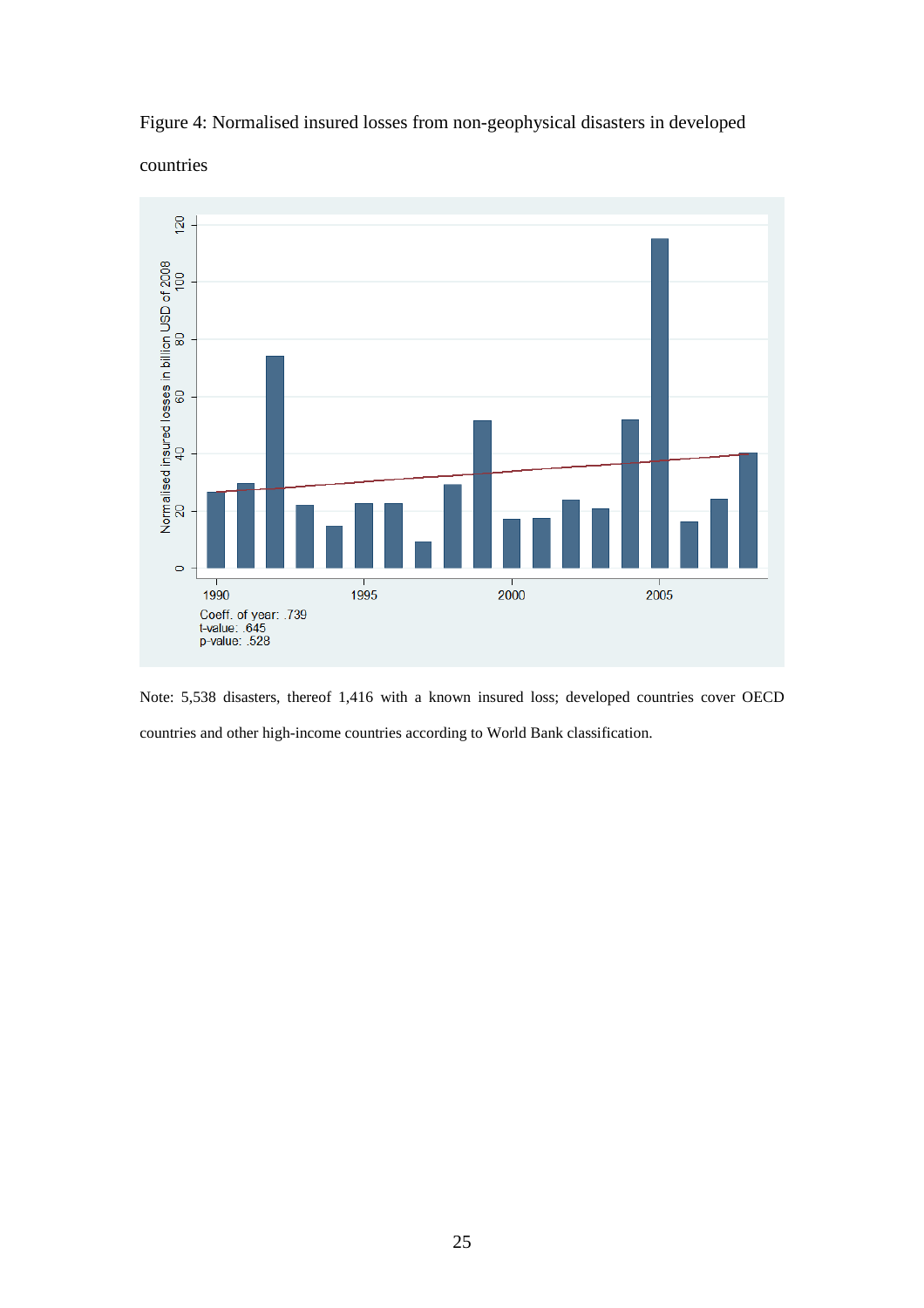

Figure 5a: Global normalized insured losses from convective events

Note: 3,783 disasters, thereof 770 with a known insured loss; Includes damages from flash floods, hail storms, tempest storms, tornados, and lightning.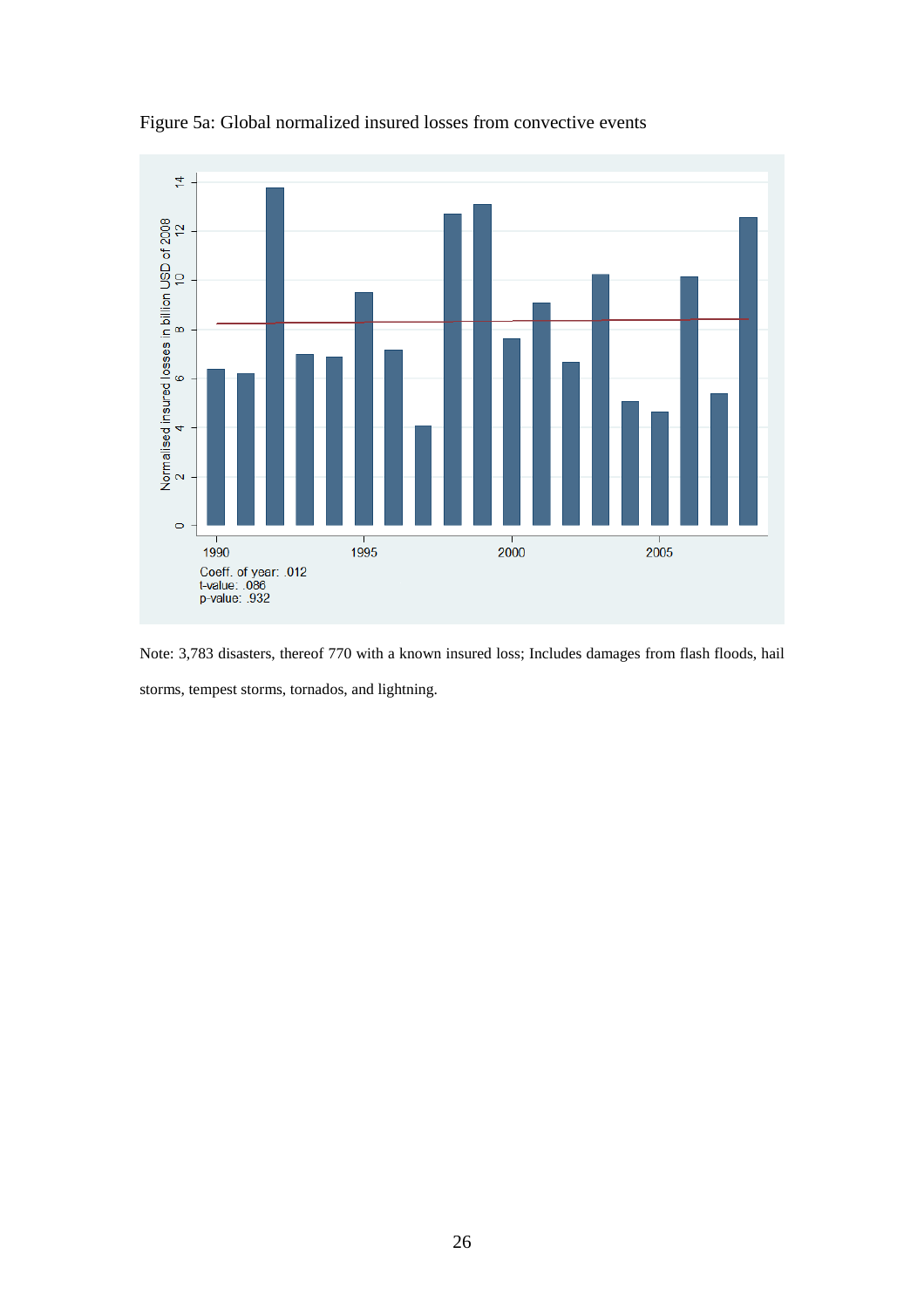Figure 5b: Global normalized insured losses from storm events (not including tropical cyclones)



Note: 3,971 disasters, thereof 1,032 with a known insured loss; Includes damages from winter storms (winter storm and blizzard/ snow storm), convective storms (hail storm, tempest storm, tornado, and lightning), sand storms, local windstorms, and storm surges.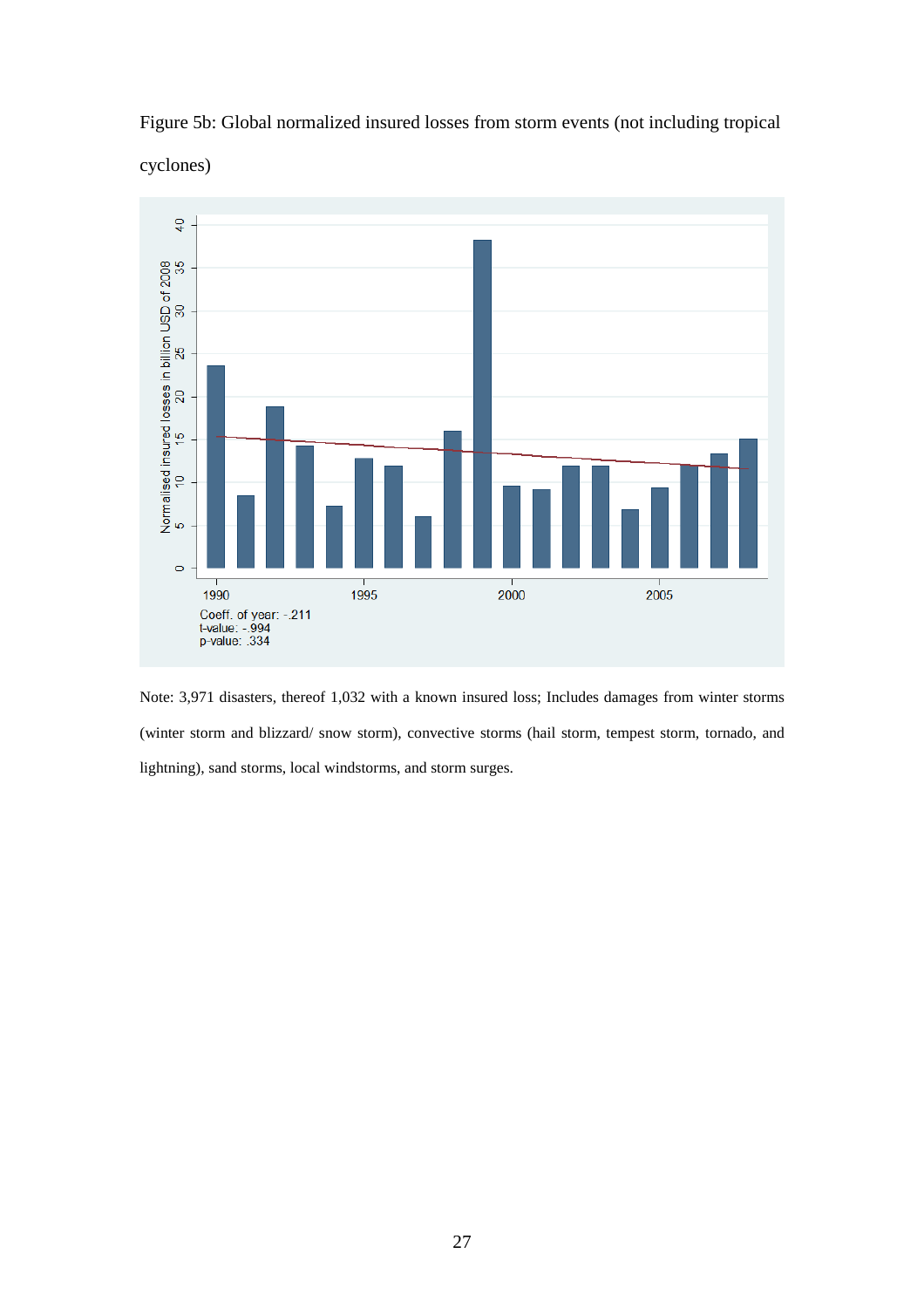

Figure 5c: Global normalized insured losses from tropical cyclones

Note: 798 disasters, thereof 167 with a known insured loss.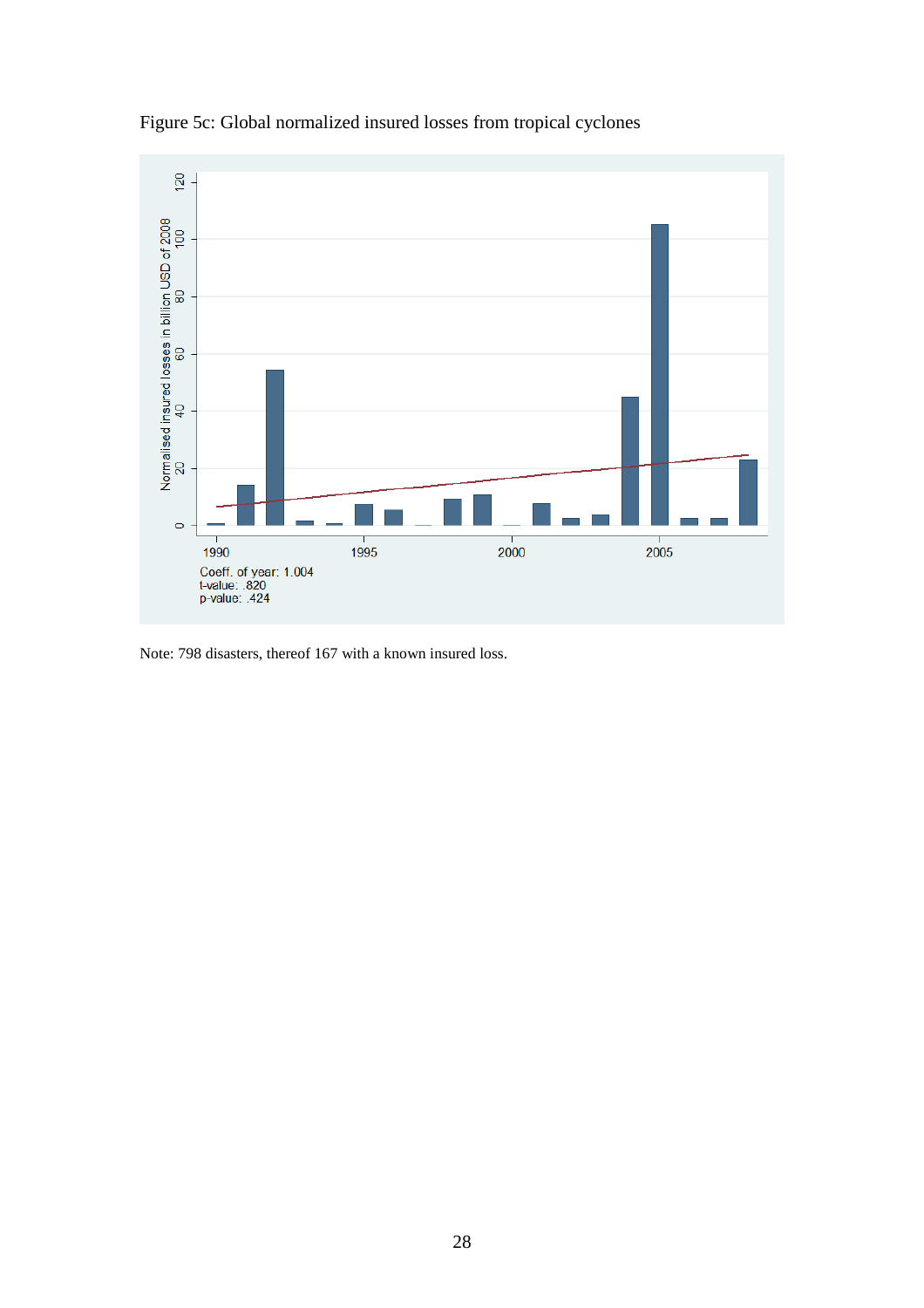

Figure 5d: Global normalized insured losses from precipitation-related events

Note: 4,014 disasters, thereof 223 with a known insured loss; Includes damages from flooding (flash flood and general flood) and mass movement (rock falls, landslides, and avalanches).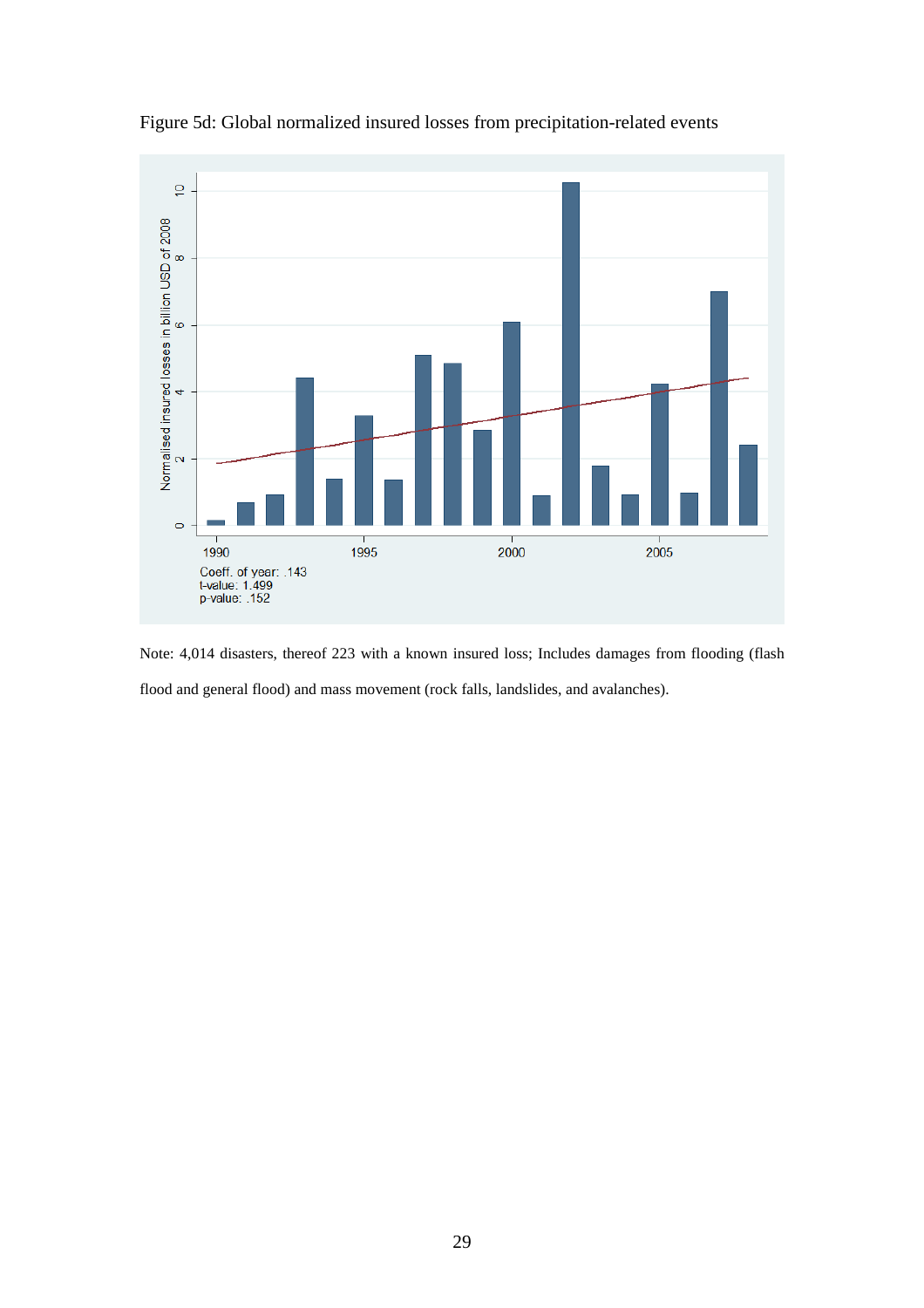Figure 6a: Normalized insured losses of non-geophysical disasters in the United States using changes in personal income (top) and changes in value of housing units (bottom)



Note: 2,674 disasters, thereof 1,277 with a known insured loss.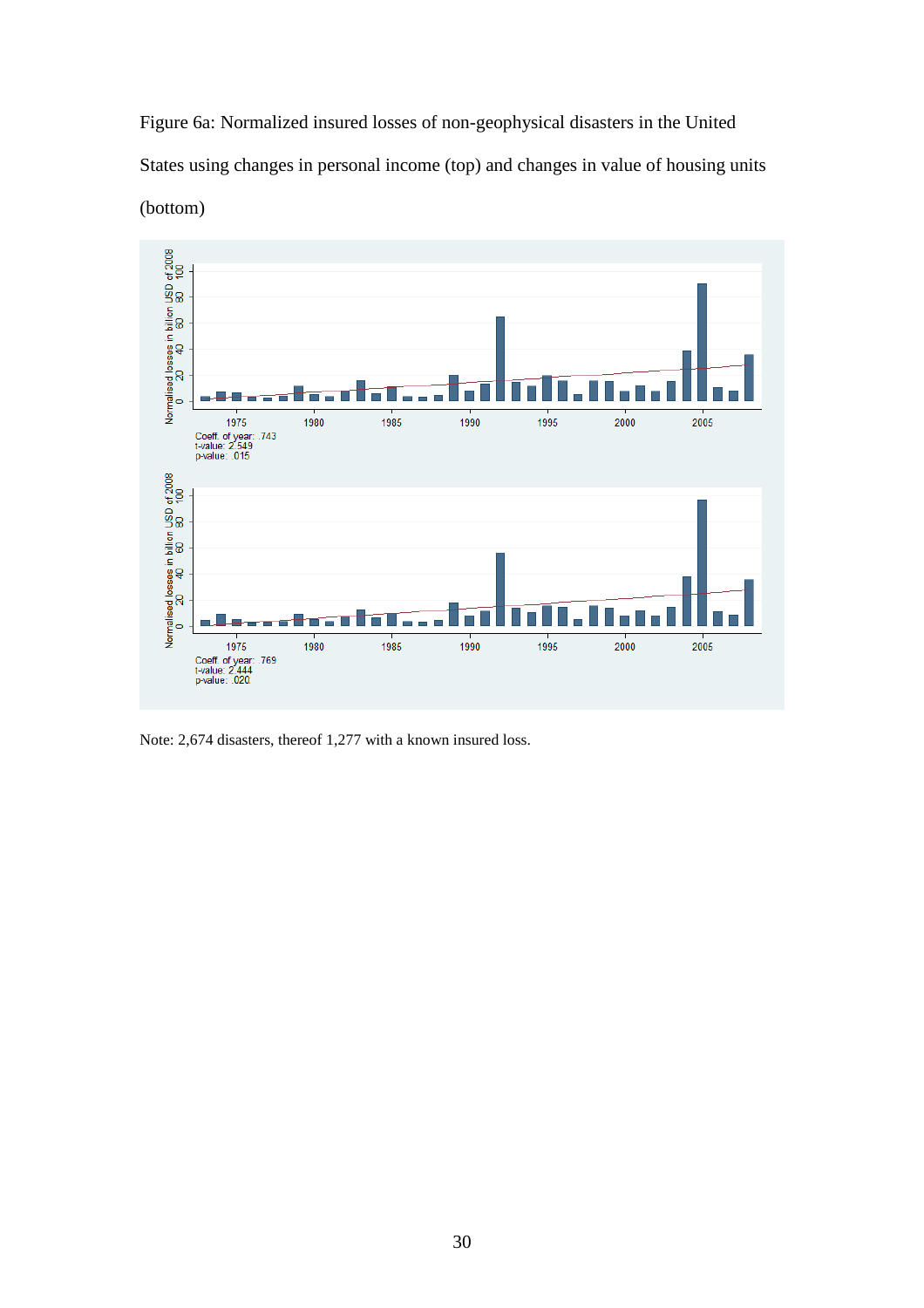Figure 6b: Normalized insured losses from convective events in the United States using changes in personal income (top) and changes in value of housing units



(bottom)

Note: 1,646 disasters, thereof 916 with a known insured loss; Includes damages from flash floods, hail storms, tempest storms, tornados, and lightning.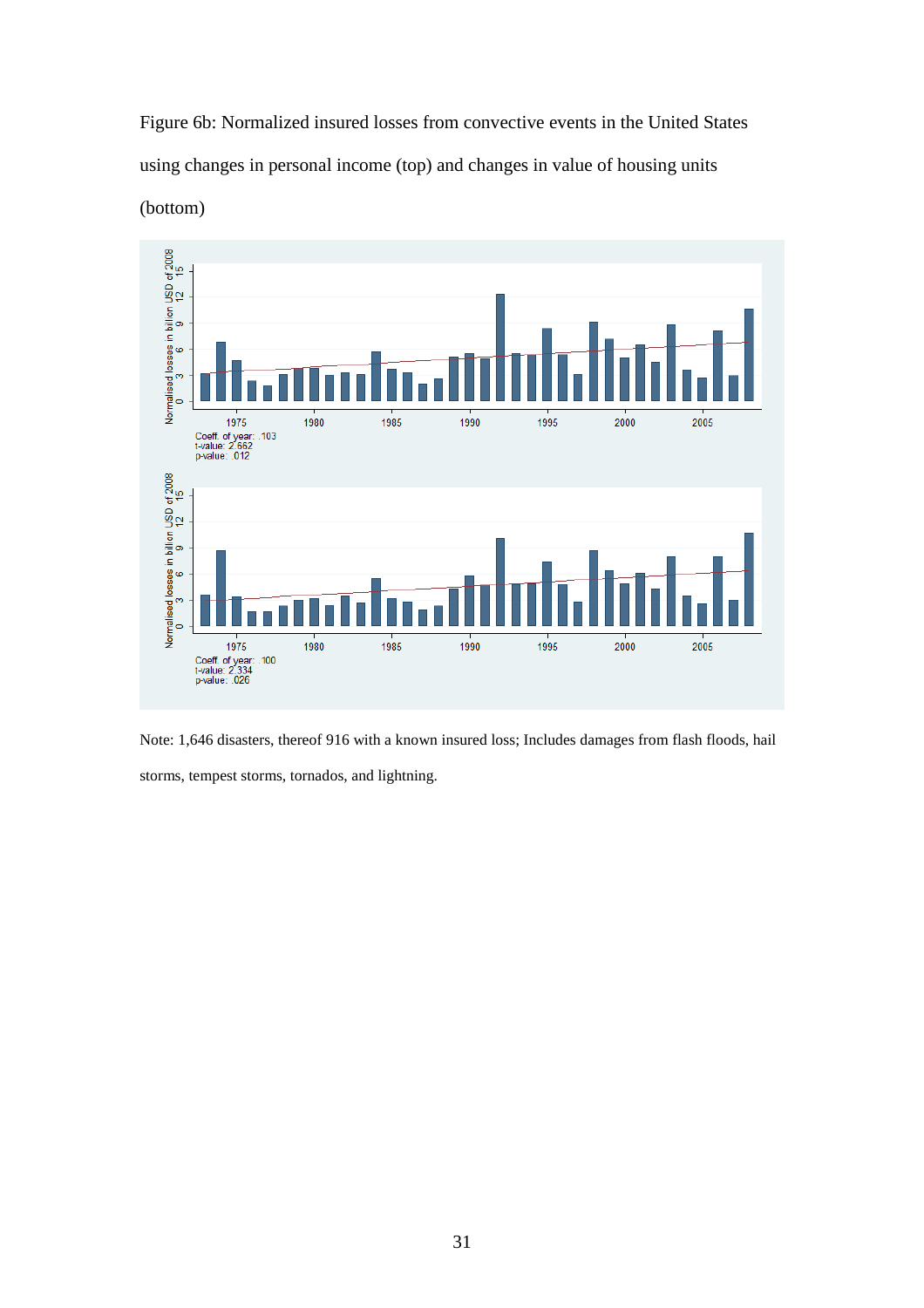

Figure 6c: Normalized insured losses from flooding in the United States using changes in personal income (top) and changes in value of housing units (bottom)

Note: 337 disasters, thereof 63 with a known insured loss; Includes damages from flash floods and general floods.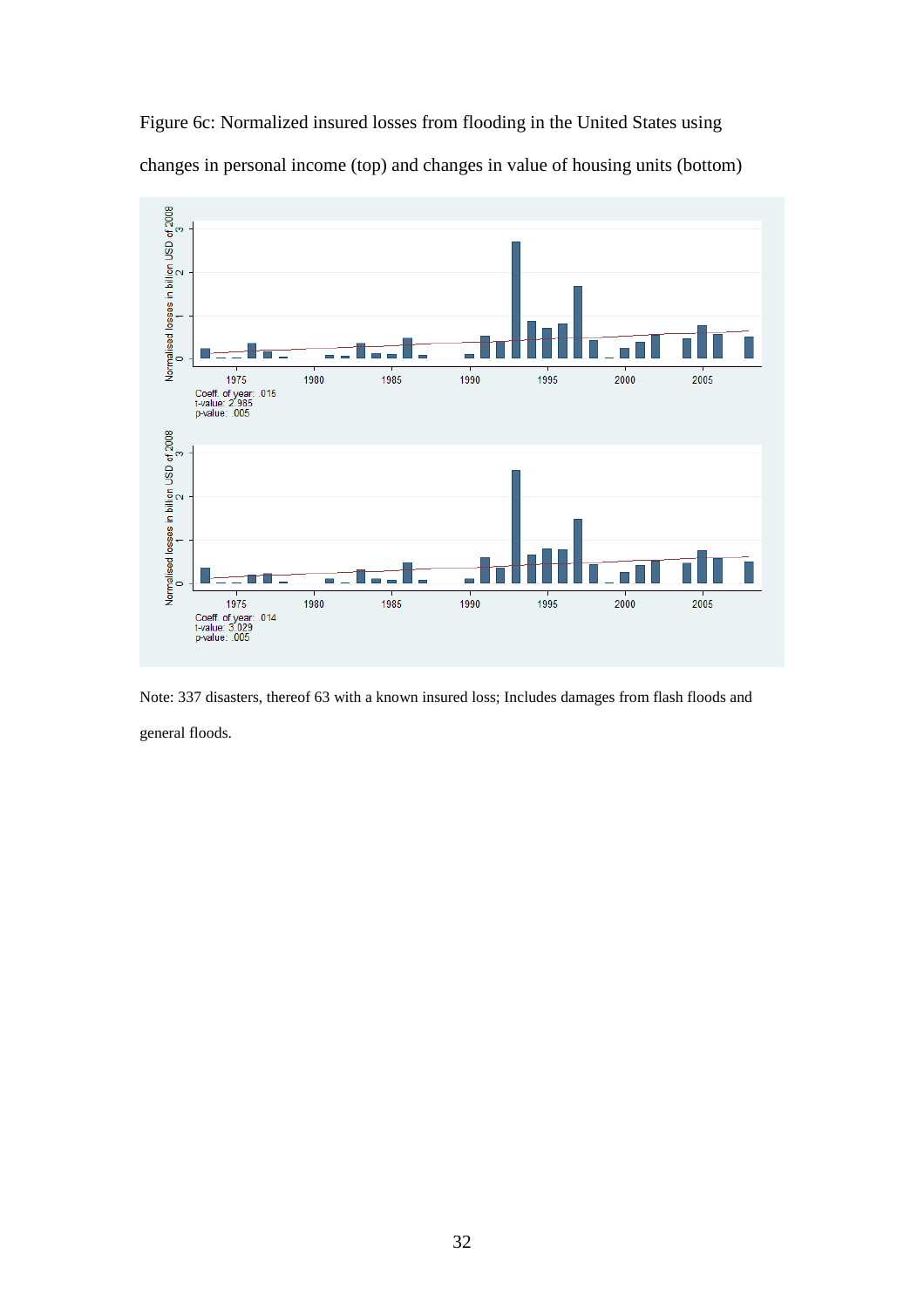Figure 6d: Normalized insured losses from temperature highs in the United States using changes in personal income (top) and changes in value of housing units



(bottom)

Note: 340 disasters, thereof 65 with a known insured loss; Includes damages from heat waves, droughts and wild fires.

33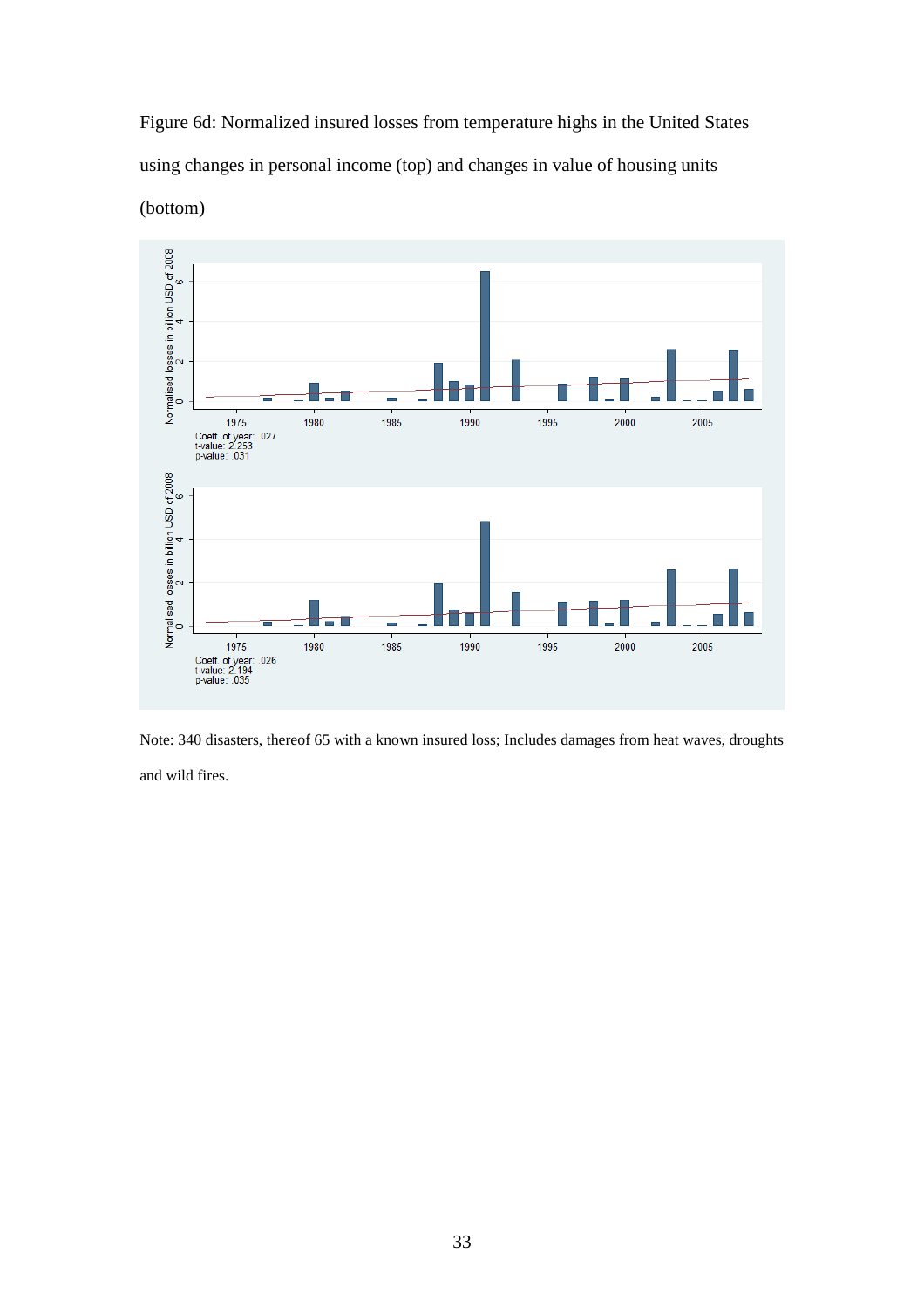Figure 6e: Normalized insured losses from temperature lows in the United States using changes in personal income (top) and changes in value of housing units (bottom)



Note: 60 disasters, thereof 33 with a known insured loss; Includes damages from winter damages and

cold waves.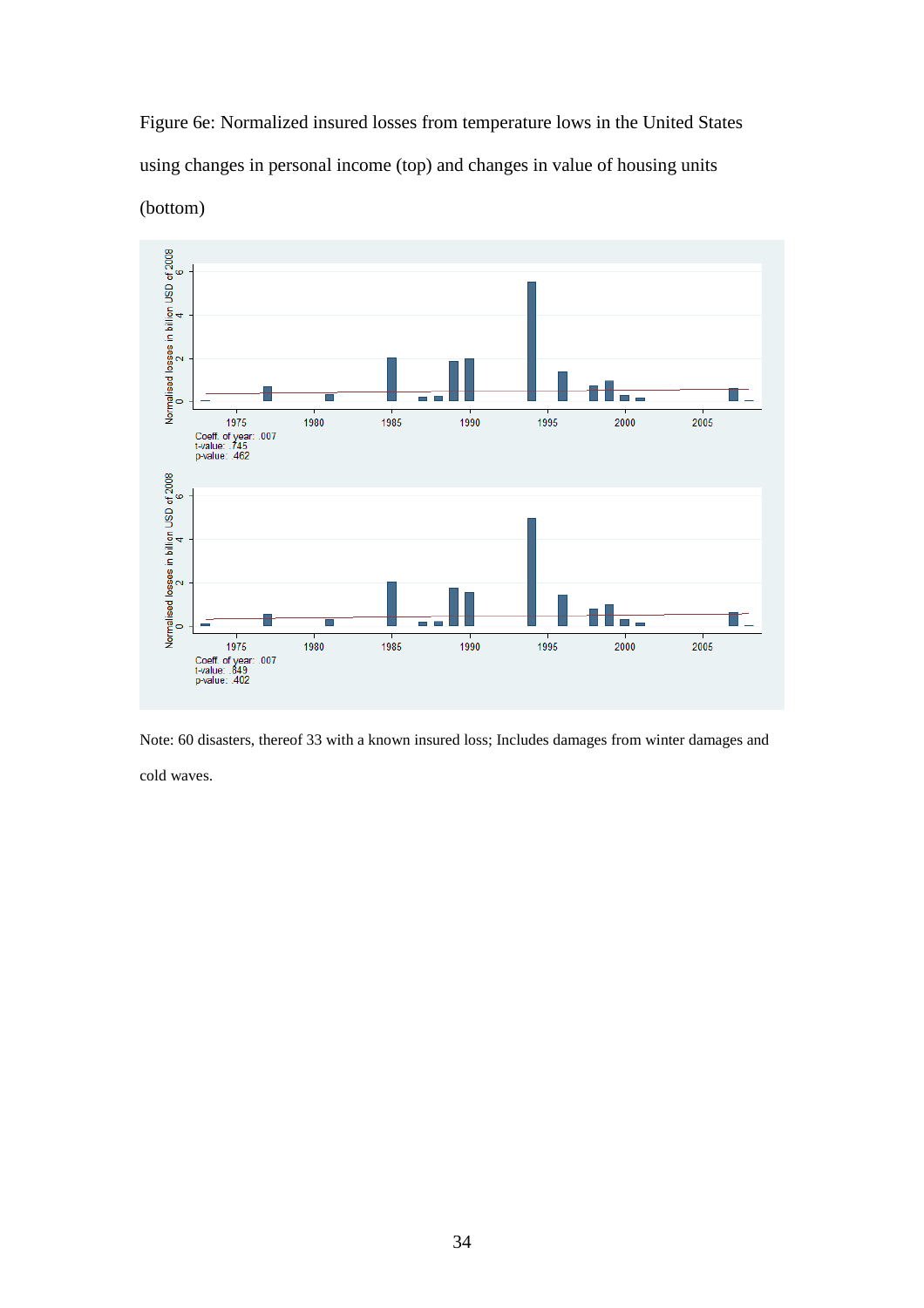

Figure 6f: Normalized insured losses from winter storms in the United States using changes in personal income (top) and changes in value of housing units (bottom)

Note: 214 disasters, thereof 122 with a known insured loss; Includes damages from winter storms, blizzards and snow storms.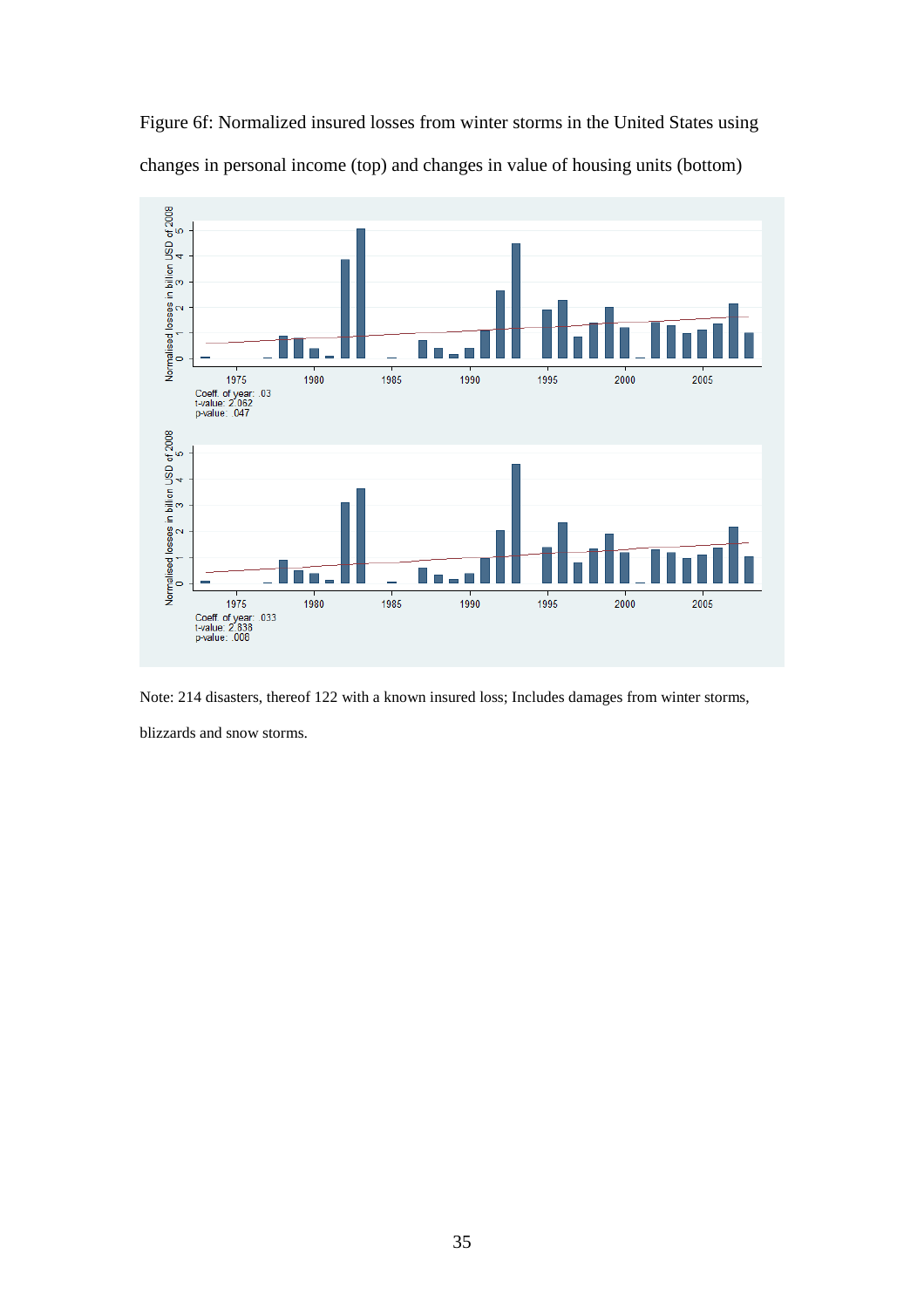

Figure 6g: Normalized insured losses from all storms in the United States using changes in personal income (top) and changes in value of housing units (bottom)

Note: 1,756 disasters, thereof 1,034 with a known insured loss; Includes damages from winter storms, blizzards, snow storms, hail storms, tempest storms, tornado, lightning, sand storms and storm surges.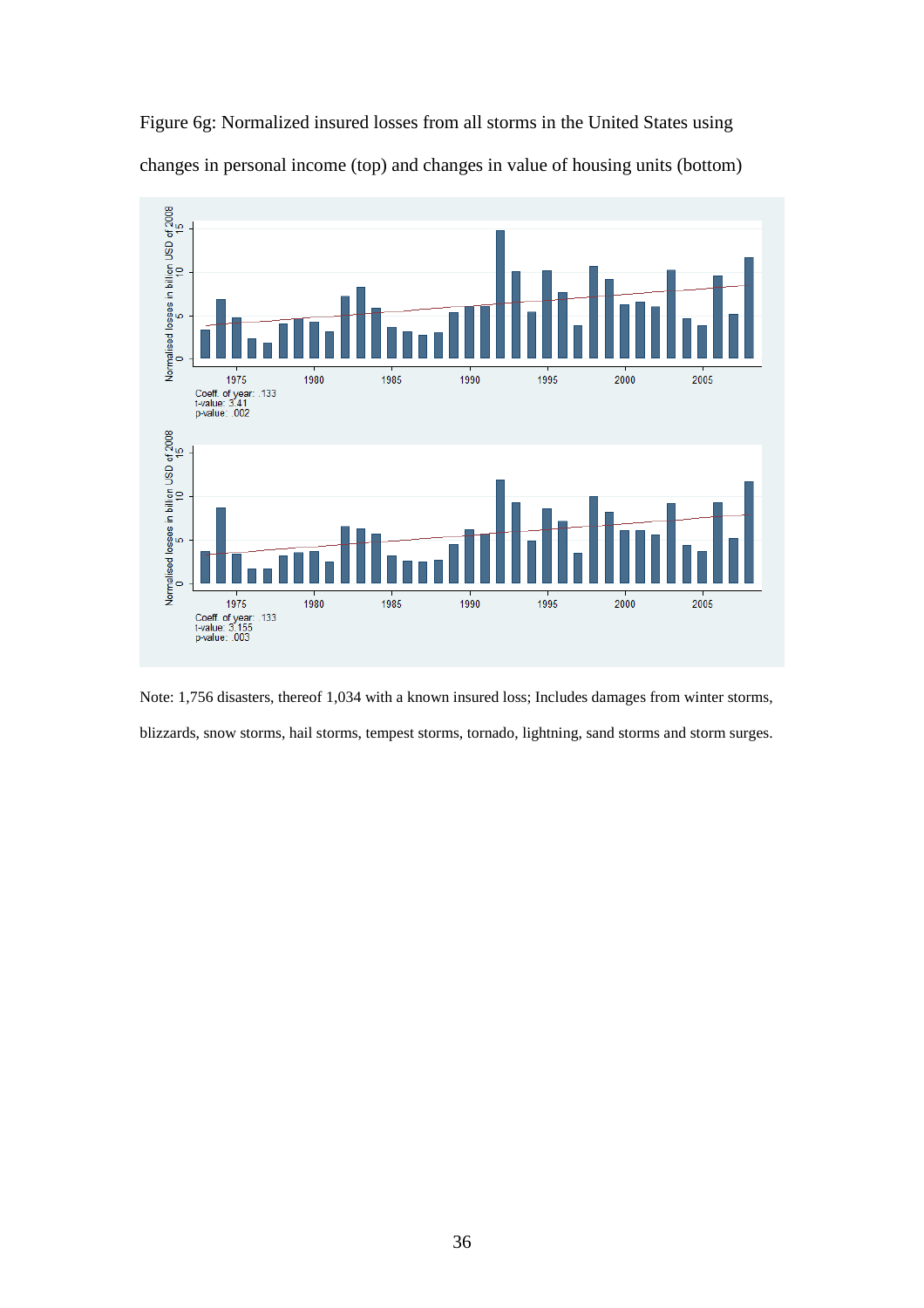Figure 6h: Normalized insured losses from hurricanes in the United States using changes in personal income (top) and changes in value of housing units (bottom)



Note: 113 disasters, thereof 82 with a known insured loss.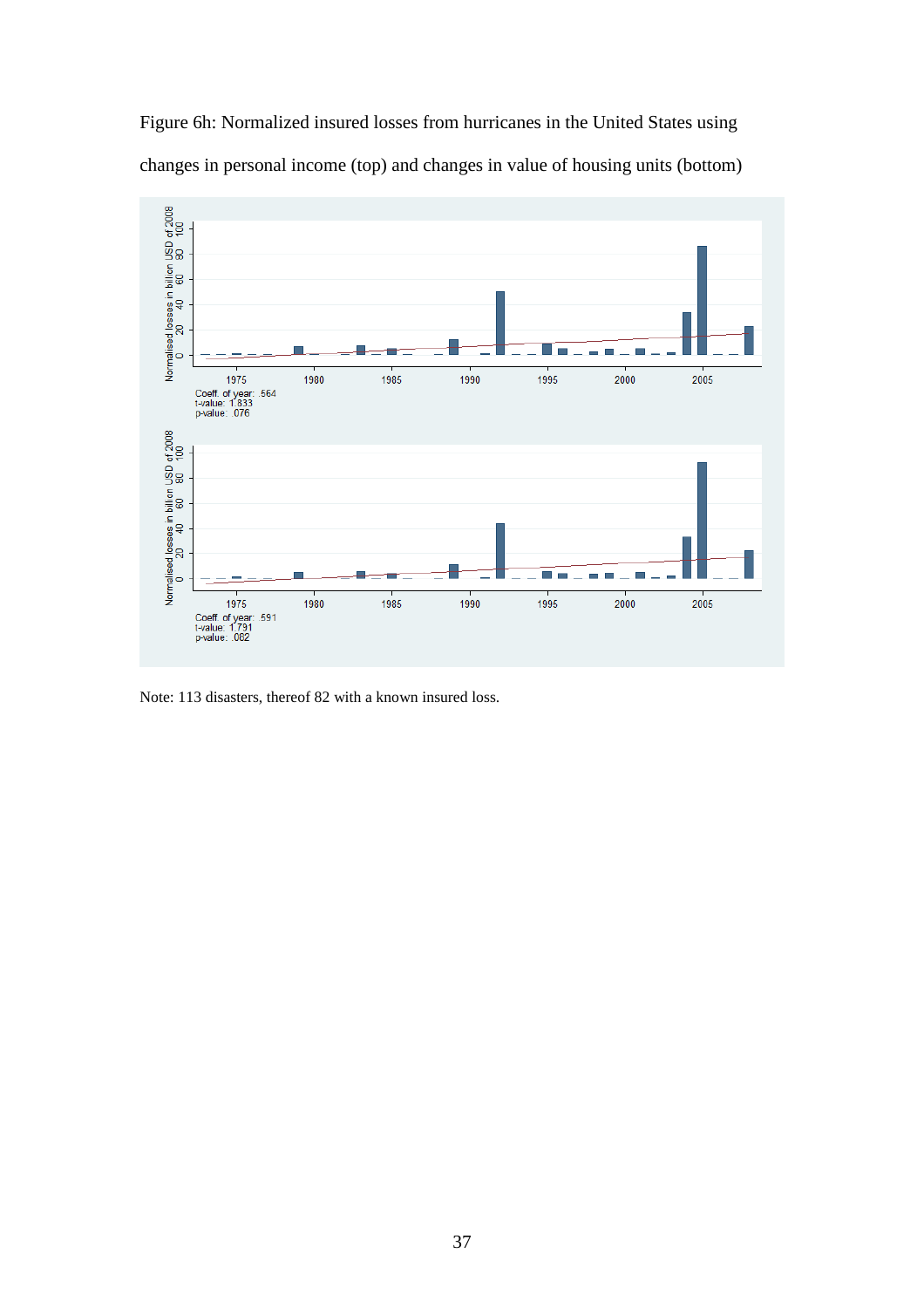

Figure 7a: Normalized insured losses of non-geophysical disasters in Germany

Note: 577 disasters, thereof 268 with a known insured loss.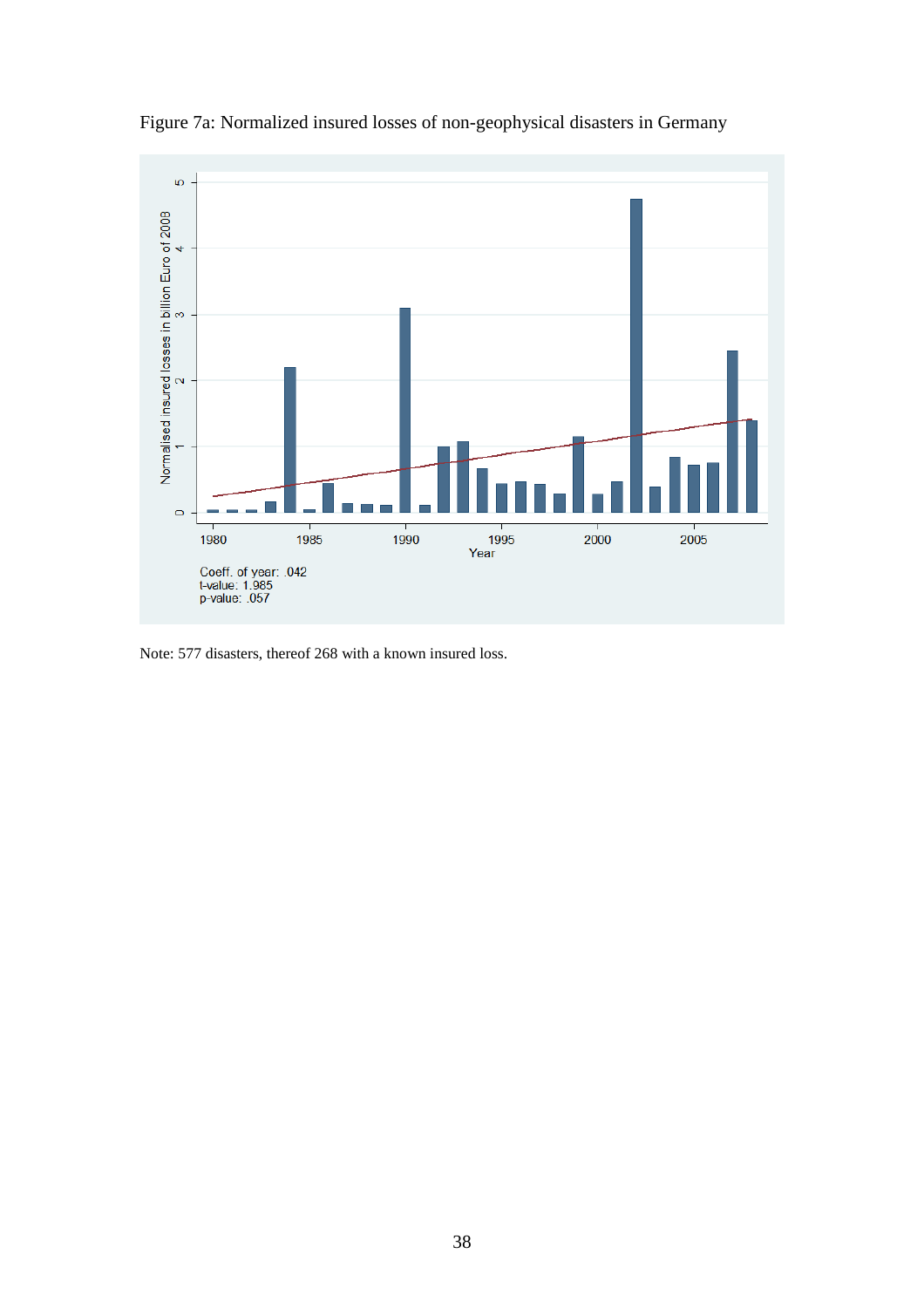

Figure 7b: Normalized insured losses from convective events in Germany

Note: 323 disasters, thereof 146 with a known insured loss; Includes damages from flash floods, hail storms, tempest storms, tornados, and lightning.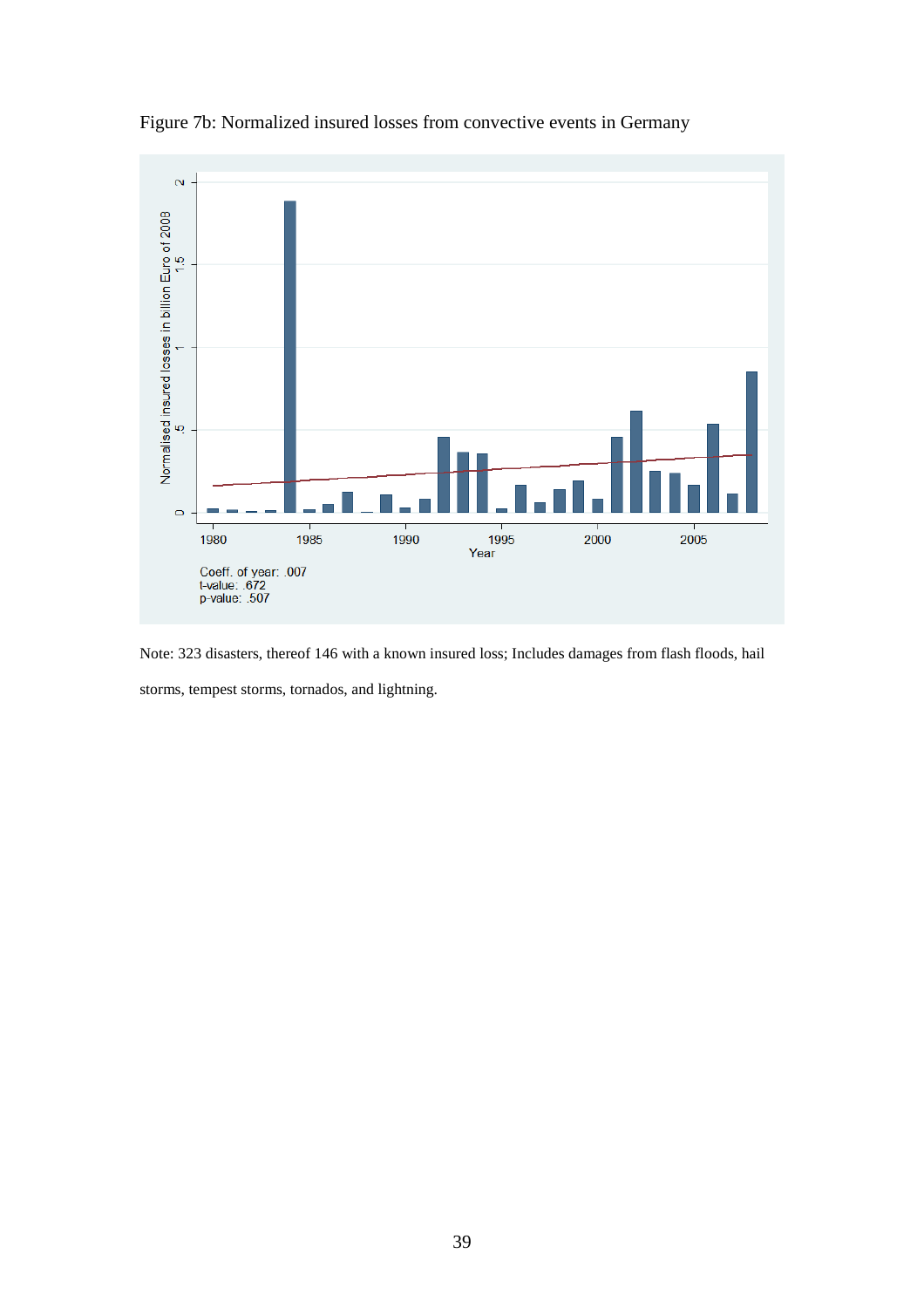



Note: 94 disasters, thereof 22 with a known insured loss; Includes damages from flash floods and

general floods.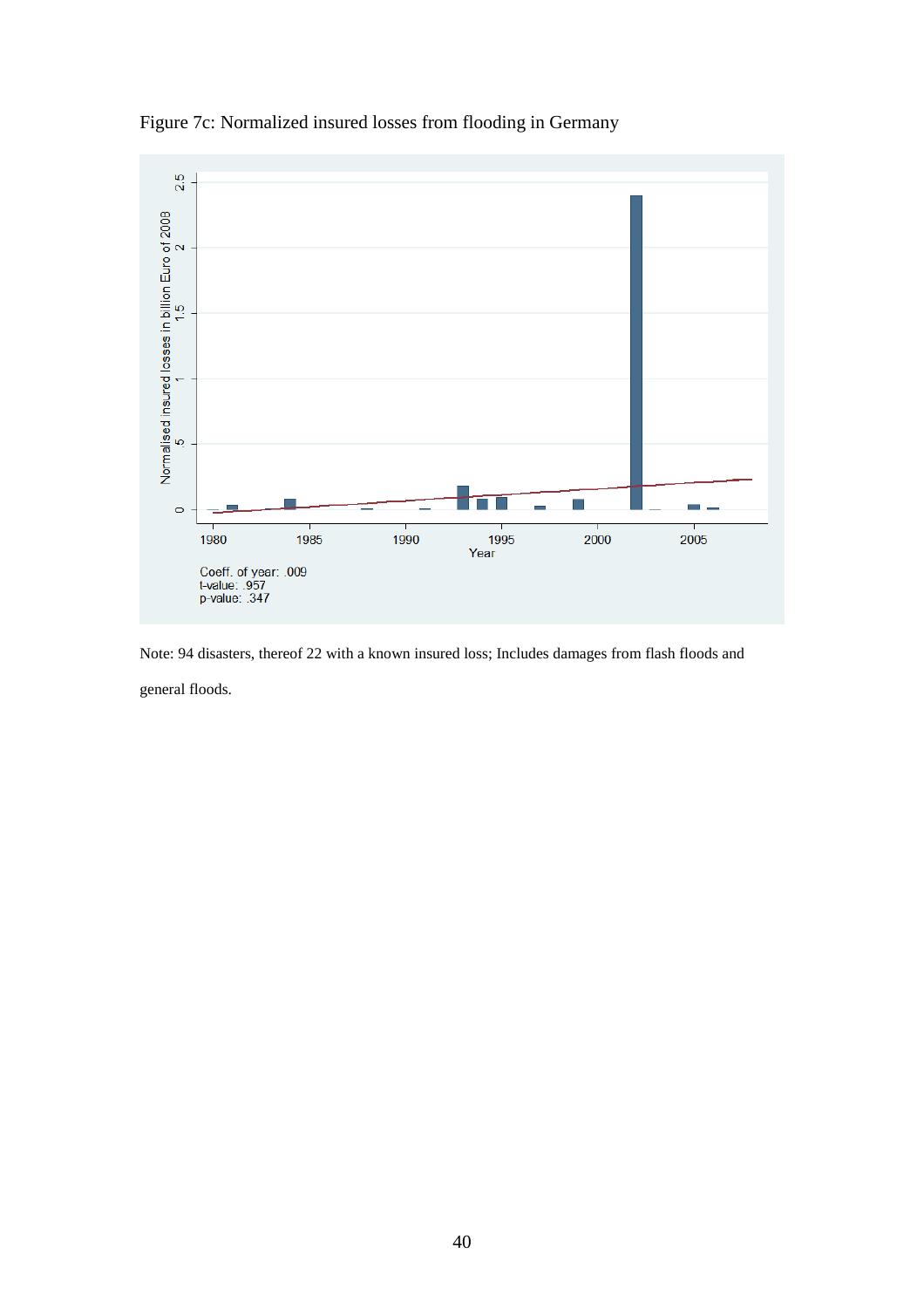

Figure 7d: Normalized insured losses from winter storms in Germany

Note: 112 disasters, thereof 86 with a known insured loss; Includes damages from winter storms,

blizzards and snow storms.